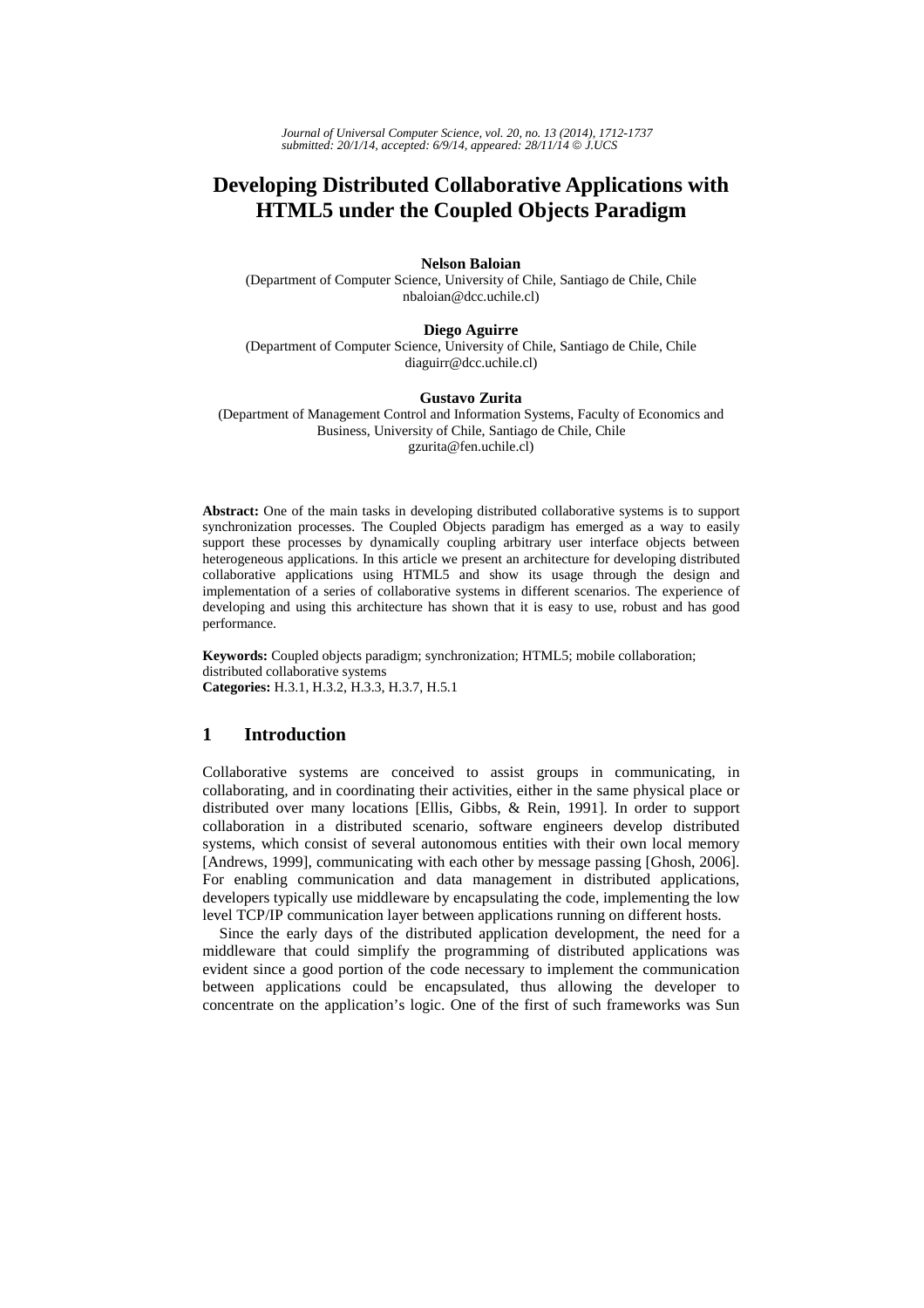Microsystem's RPC [Sirinvasan, 1995] schema developed for simplifying the development of the Networked file system (NFS) for the Solaris architecture. Another of the early runners was the CORBA [Vogel & Duddy, 1995] architecture, which was developed with the aim of serving as a communication platform among applications developed for different architectures in different programming languages. However, the architecture was not well specified and various vendors implemented different versions of this architecture, which were incompatible. Among them, CORBA did not fulfill the expectations.

The aim of these systems is to make distributed applications programming not too different from the programming of stand-alone applications, by encapsulating the communication protocol and offering the programmer a nice interface for executing code on another computer.

Many other platforms and architectures have been developed thereafter [Urnes & Nejabi, 1994] for suiting a certain class of applications with common requirements. They differ on the distribution schemes of the shared data, communication mechanisms, and application architecture they support [Lukosch, 2002]. Rendezvous [Hill, et al., 1994] and Suite are groupware platforms, which use a central distribution scheme for the data of collaborative applications. GroupKit [Roseman & Greenberg, 1996], DECAF [Strom et al., 1998] and MASC [Aldunate et al., 2006] use a replicated distribution scheme. Guerrero and Fuller [Guerrero & Fuller, 2001] propose a pattern system to support the design of collaborative applications. Patterson [Patterson, 1995], Dewan [Dewan, 1995] and Roth [Roth & Unger, 2000] propose various taxonomies for groupware platforms, especially with respect to the shared data distribution schema they support. They can be grouped in the following four classes:

- Centralized: A single server maintains the data for all applications. Every application has to contact this server to retrieve the state of the shared work and/or make changes. This may cause bottlenecks if the server is loaded with too much synchronizing work.
- Replicated: Every participant has a copy of all the shared data and the application is exactly replicated at every site. The application has a better performance since it has to access local data only. However, the need to keep these data coherent and synchronized at every site may lead to very complex algorithms, especially when dealing with problems such as latecomers [Lukosch, 2003].
- Asymmetric: There is no pre-defined central server, but one of the participants takes that role.
- Semi-replicated: there are multiple servers in this schema. Compared to the Centralized schema, this may lead to a shorter response time and is more robust, since the crash of one of the servers does not imply the crash of the system. It has some of the problems of data coherence found in the replicated schema.

Thanks to the rapid development of mobile technologies, wireless networks and the sinking costs of these technologies, today, collaborative systems tend to use mobile devices for enabling and enhancing communication among the members of a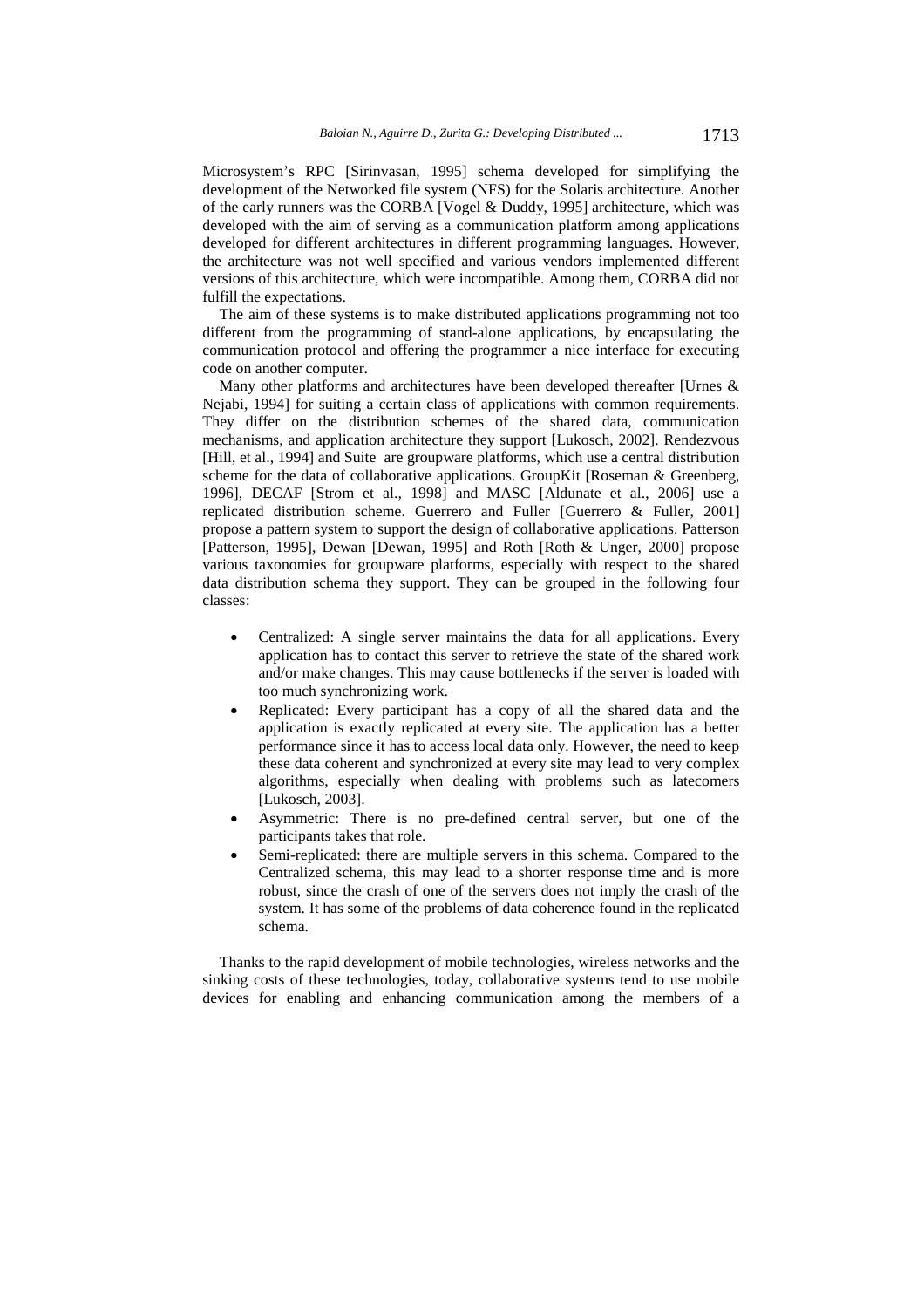particular group. These new hardware capabilities can support ubiquitous group-work in ways that were not conceived before or were impossible to develop with desktopbased technology. However, mobile devices such as laptops, tablet PCs and smartphones usually run over different operating systems, which poses two main issues: (1) in terms of software development, it provides very few possibilities of integration; and (2) in terms of usage, they implement different human-computer interaction patterns and use different data formats (Feisst, dos Santos, Mitic, and Christ 2005). In order to overcome these problems, we claim the best strategy to follow is to implement platform-independent applications. As of today, the most promising approach seems to be HTML5, which is expected to become a major revision and future standard in the development of Web applications [Hickson, 2011].

In this article, we propose an architecture for developing distributed collaborative applications using HTML5 and we show its usage through the design and implementation of a series of collaborative systems in different scenarios. As a foundation basis, we extend the *Coupled Objects* paradigm, initially developed for desktop-based applications under the name of *MatchMaker* [Zhao & Hoppe, 1994]. The authors' experience designing and developing collaborative applications [Hoppe et al., 2000], [Sapateiro, et al., 2011], [Zurita, Baloian & Baytelman, 2006] with previous versions of this architecture [Baloian, Pino, & Jansen 2007], [Tewissen et al., 2000] show that the coupled objects approach is easy to implement and allows the development of powerful collaborative applications in an easy way

# **2 Related Work**

The first Web applications were limited to consuming content generated by others in desktop-based services. Today, this trend has evolved to user-generated content and application platforms that are either desktop-based or mobile. The implementation of such Web applications has also evolved from plug-in technologies (such as Adobe Flash) to standard HTML5 development, new browser features, and faster JavaScript engines, among others. The extensive usage of JavaScript in today's Web applications induces the need for frameworks supporting faster development, better reusability and maintainability. As Model-View-Controller (MVC) is a well-known design pattern for server-side application development, it becomes even more important on the client side, leading to several prevalent JavaScript MVC frameworks. Therefore, JavaScript application frameworks will tend to lead the development of future Web-based business applications, including collaborative ones [Grüneberger, 2012].

Grüneberger presents a series of collaboration extension for JavaScript frameworks, as well as a prototypical implementation of these extensions in *SAPUI5* (a UI development toolkit for HTML5 development) and *KnockoutJS* (a JavaScript library that allows developers to create user interfaces with a clean underlying data model).

*BackBone* is a JavaScript library that eases and helps structure the process of developing HTML5-based Web applications. As other popular frameworks, it is based on the model-view-controller (MVC) application design pattern, and as a JavaScript library, it implements a RESTful JSON interface [Osmani, 2013].

This library is used for developing single-page Web applications, and for keeping synchronized various parts of Web applications, such as multiple clients and the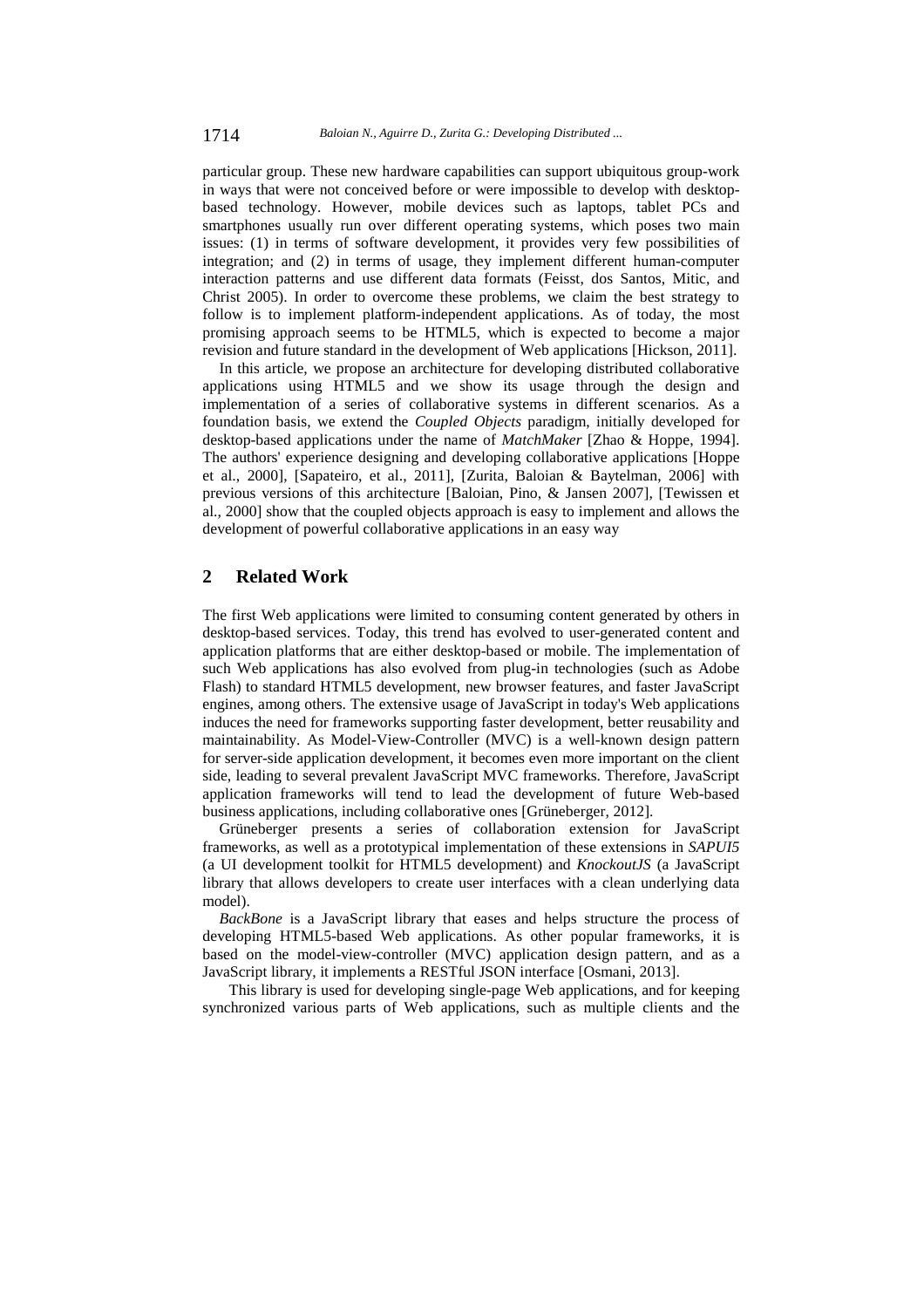server. Data is represented as models, which can be created, validated, destroyed, and saved to the server. Whenever an action in the user interface causes an attribute of a model to change, the model triggers a change event; all the views that display the model's state can be notified of the change so that they are able to respond accordingly, re-rendering themselves with new information [Osmani, 2013].

# **3 The coupled object Paradigm**

When developing distributed collaborative applications, software engineers generally deal with requirements linked to supporting synchronization either in communication, feedback or other kinds of processes. Therefore, there is a need for middleware capable of offering an easy way to develop these features rather than counting on a plain TCP/IP protocol implementation.

### **3.1 Synchronization Requirements in Distributed Applications**

According to Tewissen et al., the typical synchronization requirements to take into account when designing and developing distributed applications for implementing collaborative learning activities in the classroom are [Tewissen et al., 2000]:

- *Dynamic synchronization*: it should be possible to start and stop the synchronization process at any point in the application's lifetime. Before and after the coupling phase, applications should continue to exist independently. This is in order to allow a swift switching from collaborative learning activities to individual learning and back.
- *Partial synchronization*: it should be possible to individually synchronize each component of an application's interface with a component of another application's interface, thus allowing the synchronization of applications with completely different interfaces. In fact, in many situations the application used by the teacher will have different functionalities from the application used by the students. In other words, this feature supports the implementation of various roles in a distributed environment.
- *Replicated architecture*: it should be possible to synchronize multiple and potentially different applications already existing in a distributed environment. This is in order to transform many already existing single user applications in collaborative applications. This also eases the implementation of collaborative applications by allowing the developer to concentrate on its functionalities instead of the synchronization.

Although these synchronization requirements were stated for a collaborative learning scenario, it is easy to see they are common to many applications. Therefore, it is good idea to develop a generic solution consisting of an architecture allowing programmers to simply develop distributed applications based on the Coupled Objects paradigm.

## **3.2 The Coupled Objects Paradigm**

The Coupled Objects paradigm states that distributed applications can be synchronized by dynamically coupling and decoupling a set of objects of various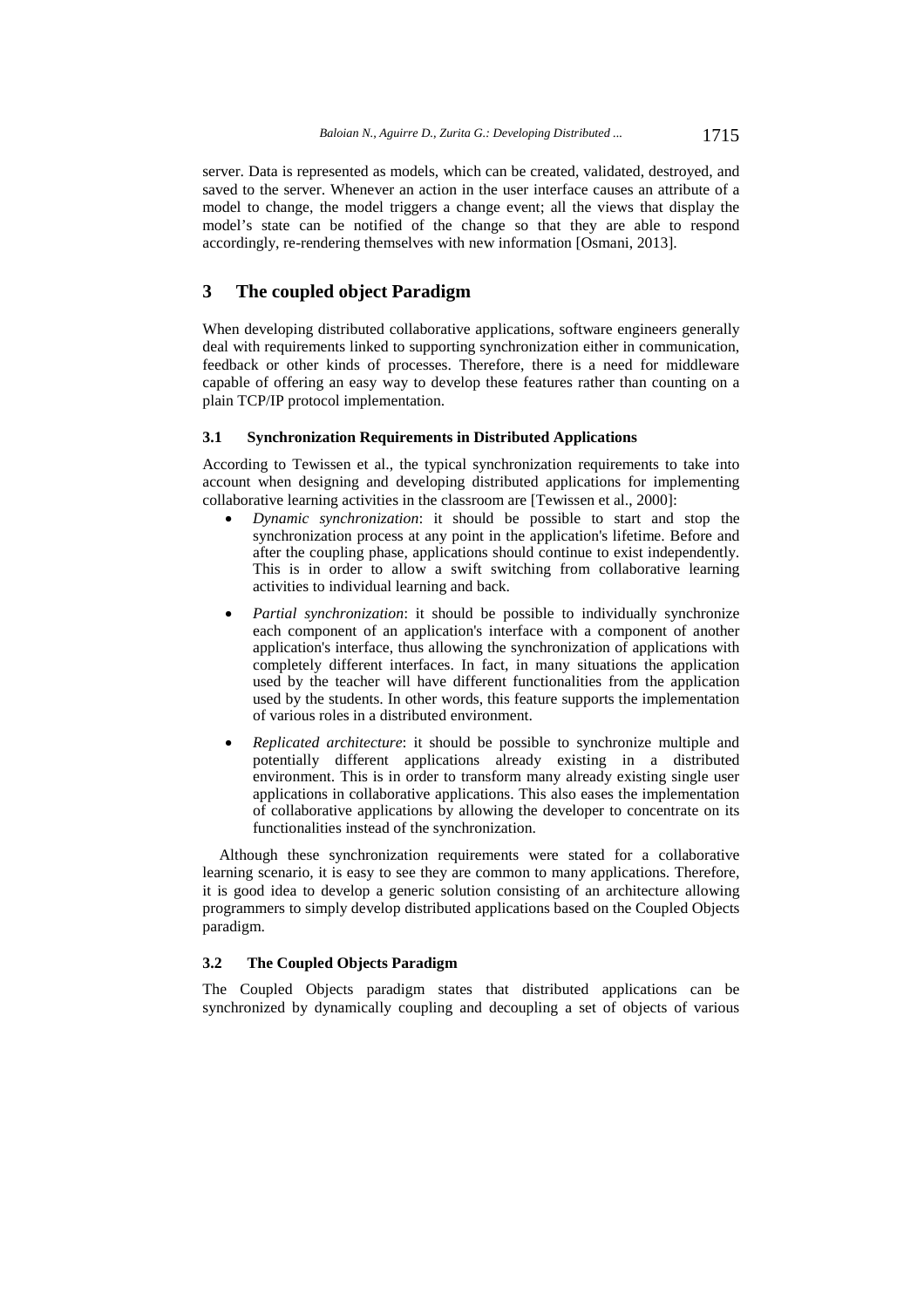applications running in different hosts. When two objects are coupled, the events generated at one of these objects are automatically propagated to the rest of the coupled objects. This approach differs from more classical ones like sharing a remote single object or having a replication of one object in each application.

This paradigm supports synchronization by combining two architectures for collaborative systems: (1) a centralized server, and (2) a replicated architecture. By combining them, we get the advantages of both solutions and we remove the disadvantages. A centralized server allows for a simple and effective implementation of synchronization; a problem with a centralized server is that it is impossible for clients to continue working if it is no longer reachable. By using a replicated architecture, it is possible for an application to keep working in a standalone manner even if the server is unreachable.

#### **3.3 Previous Implementations**

In this section of the article, we briefly present the different previous implementations of the Coupled Objects paradigm:

The first version of this middleware was developed in 1993 at the GMD-IPSI institute in Darmstadt, Germany, within the research activities of the COSOFT (Computer Support for Face-to-face Teaching) research group. They intended to develop teaching/learning models and systems for supporting teaching/learning activities in an electronic classroom. In this version, coupling and communication facilities were added to an existing library established to ease the development of applications involving graphical user interfaces, including functions to couple and decouple new widgets. Communication between applications was based on a clientserver model. Applications that were going to be synchronized needed to register first with the server with a distinctive name. Coupling and decoupling of objects was pairwise with objects living in different applications. The naming of objects was hierarchical, where a suffix 'one' corresponds to the first component in the hierarchy. Coupling was also hierarchical, which means that by coupling a parent object (container), all contained objects were also coupled. The library also provided a RPC facility: a callback function of a widget of any registered application could be invoked from another registered application [Zhao & Hoppe, 1994].

The second version, developed at the COLLIDE (Collaborative, Intelligent Distributed Environments) research group in Duisburg, Germany, was implemented in C/C++ over the Windows operative system and was the first one to be called *MatchMaker*. Still centered on the topic of coupled user interface objects, this new version was successfully used as one basis for software implementations in a computer-integrated classroom scenario [Hoppe et al., 2000].

The Java *MatchMaker* (JMM) implementation is a complete reimplementation that uses Java specific features such as: RMI, Reflection, Dynamic Class Loading, and common object oriented design principles. The enhancements with respect to the previous version were mainly oriented towards integrating and taking up new standards in the field of distributed computing, thus resulting in being more compatible and more standardized [Tewissen et al., 2000].

A third implementation was developed in 2007 [Baloian, Pino & Jansen, 2007] to overcome the problem that arose when more local area networks (LAN) did not allow applications to contact other ones outside the LAN using another protocol than HTTP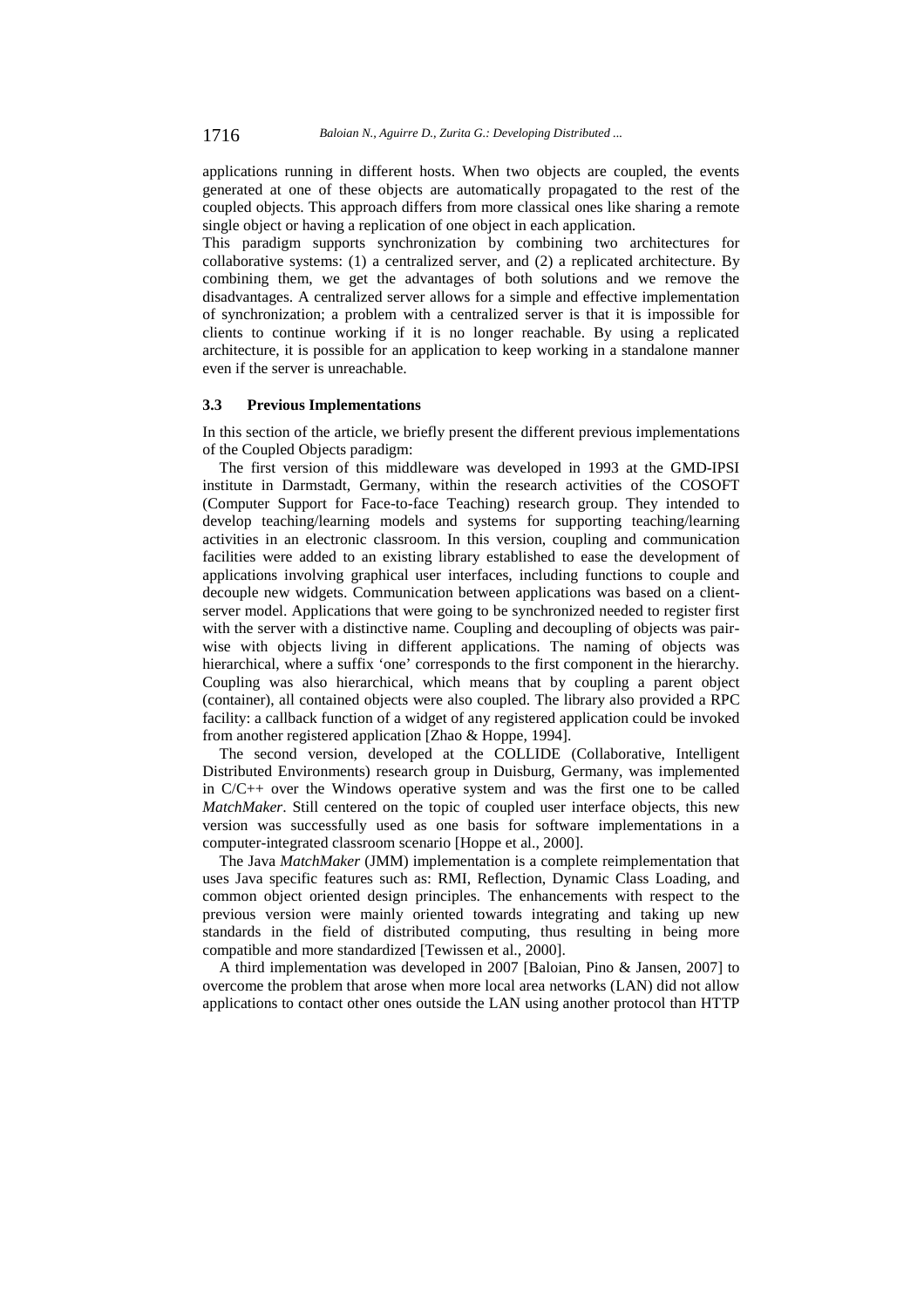for security reasons. Moreover, they also restricted applications running inside the LAN to open server sockets on ports other than those assigned to the HTTP protocol, which is port 80. This made the previous implementation very difficult to be used since it RMI uses other ports. The solution was to re-implement MatchMaker using SOAP over HyperText Transfer Protocol (HTTP) as the transportation layer for communicating clients with the server, and implementing the MatchMaker server as a Web Service. HTTP is normally open to firewalls and it is easily accessible from clients behind proxies or NATs. To accomplish this task, we used Apache Axis as the platform for Web Services and consumer clients in Java. Axis is an Open Source SOAP engine written in Java. At the sever side, Apache Axis works as a servlet, so it needs to be deployed inside a Web Servlet Container such as Jakarta Tomcat, WebLogic or the Web Application Server of J2EE. Apache Axis provides classes allowing clients to connect to a server, communicate with a remote application using the SOAP protocol and invoke Web Service methods with little effort from the developer. This new version of Match- Maker, known as SOAP MatchMaker, works the same way as the current RMI MatchMaker version. It only differs in some aspects, being the communication protocol used to exchange messages between clients and server the most notorious one.

In the RMI MatchMaker version, clients act as servers listening for events from the central server. In this new approach, the clients cannot act as servers anymore; they are forced to act in passive mode. This means clients need to contact the server to find out if new events affected the coupled objects. The basic mechanism consists of every client having an event queue at the server side. Clients are constantly requesting the server for new events, and every time a new event is available, it is sent to the client. If no new events are available, the client keeps waiting until a new event is available, but the connection with the server is kept alive.

### **4 Implementing the Coupled Objects Paradigm with HTML5**

Over the last decade we have seen an explosion in the development of new collaborative systems using mobile devices that incorporate and utilize their communication capabilities to support collaborative work in ways that were not conceived before or were impossible to implement with desktop computers. Applications allowing users to collaborate in real time over wireless connected mobile devices have attracted the attention of many authors. The following are examples on how mobile technology helps improve collaborative work:

- Rescue efforts can be more easily coordinated in emergency situations and disaster areas [Monares et al., 2011]
- People attending a meeting can share ideas and data by means of their mobile devices [Zurita, Baloian & Baytelman, 2006].
- A team of construction workers or garden designers on a site without a network infrastructure can share blueprints and schematics [Sapateiro et al., 2011].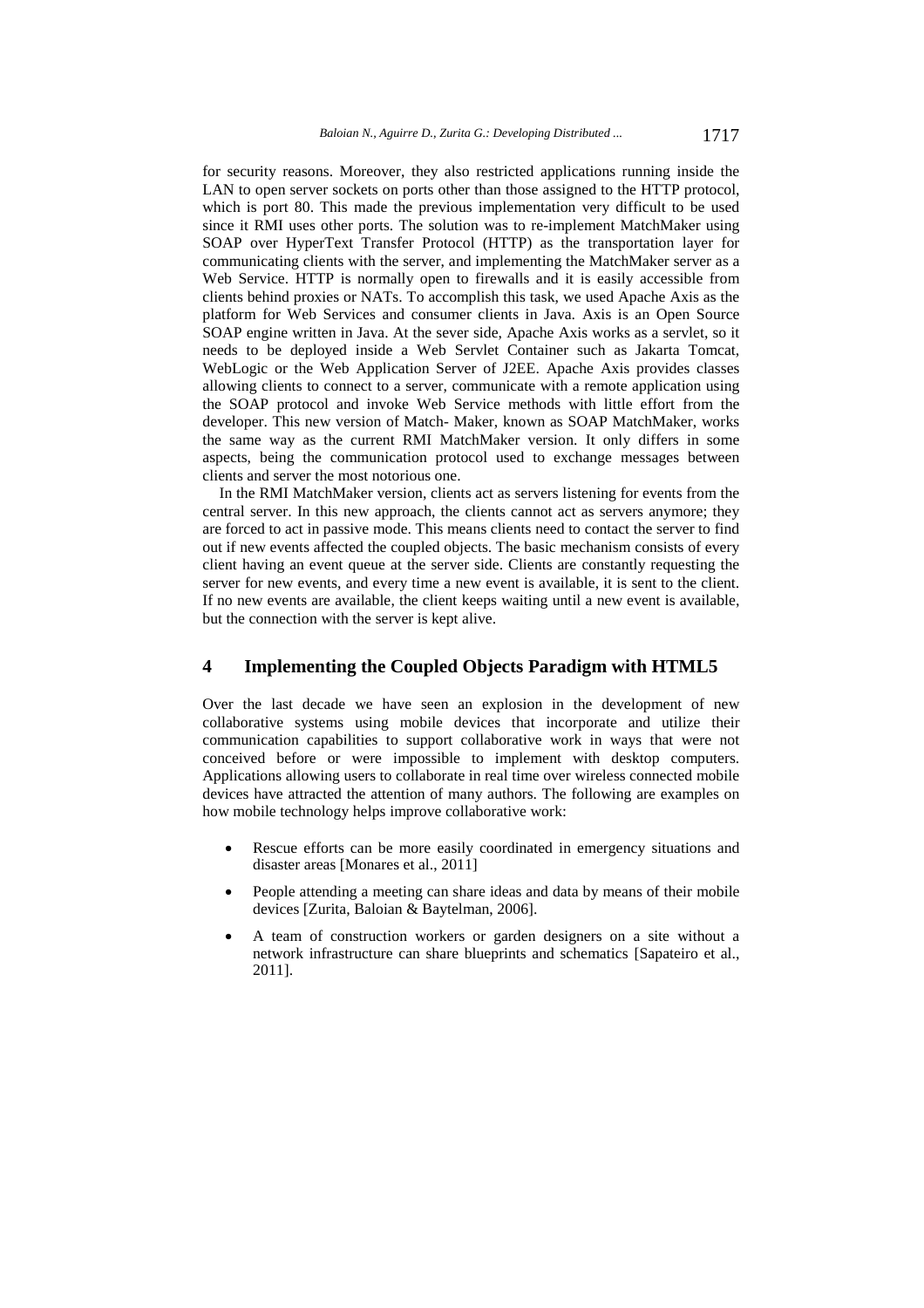Educational activities involving students and teachers can be performed in collaborative room environments [Pinkwart et al., 2003].

An important problem with developing collaborative applications for mobile devices is their heterogeneity. They vary from usual laptops, mobile phones, tablet PCs, advanced MP3 players, using different operating systems, thus providing very few possibilities for integration. As [Feisst et al., 2005] already described, these various devices implement different human-computer interaction mechanisms and use different data formats. Additionally, a major challenge in this scenario is providing applications that run on a number of different operating systems for mobile devices. As an answer to this challenge, we argue that the best strategy would be to implement platform independent applications. Currently, the most promising approach seems to build applications based on HTML5 with JavaScript.

Until now, the standard way to develop a Web-based application was by implementing multiple views, each one presenting a different functionality to the user. Each interaction with the application would, in most cases, generate a request to the server who would respond with a new page containing the changes resulting from running a piece of code. By using JavaScript and the advanced features of HTML5 like *WebDatabase*, *WebSockets*, *Canvas*, *LocalStorage*, and *LocalFileSystem*, it is now possible to develop more complex applications running inside the browser that are eventually capable of implementing rich interaction with the user in a single view and requiring less interaction with the server.

# **5 Implementing the Coupled Objects Paradigm With HTML5**

Given the current trends on the development of mobile applications, it becomes necessary to count on an implementation of *MatchMaker, which* supports the synchronization of applications running on mobile devices with different operating systems. It also requires supporting the synchronization of applications running on mobile devices with applications running on desktop-based and tablet computers, or even any computer device. Given these requirements we opted for developing a new version for coupling applications developed in HTML5, thus being able to support the conversion of single-user application to multi-user applications for devices running an HTML5 compatible browser, without having to rewrite a particular implementation of the middleware.

The HTML5-based *MatchMaker* implementation shares an important feature with the previous one using Web Services: the client-server communication is implemented using the HTTP protocol. This means the client is responsible for taking the initiative for any communication that is needed. In fact, the implementation strongly relays on the JavaScript function setInterval(func, time), which schedules a call to a function called func every time milliseconds. Although JavaScript does not have a suitable object model that can be used in this scenario, there is a library called JSON (JavaScript Object Notation) defining a very useful one.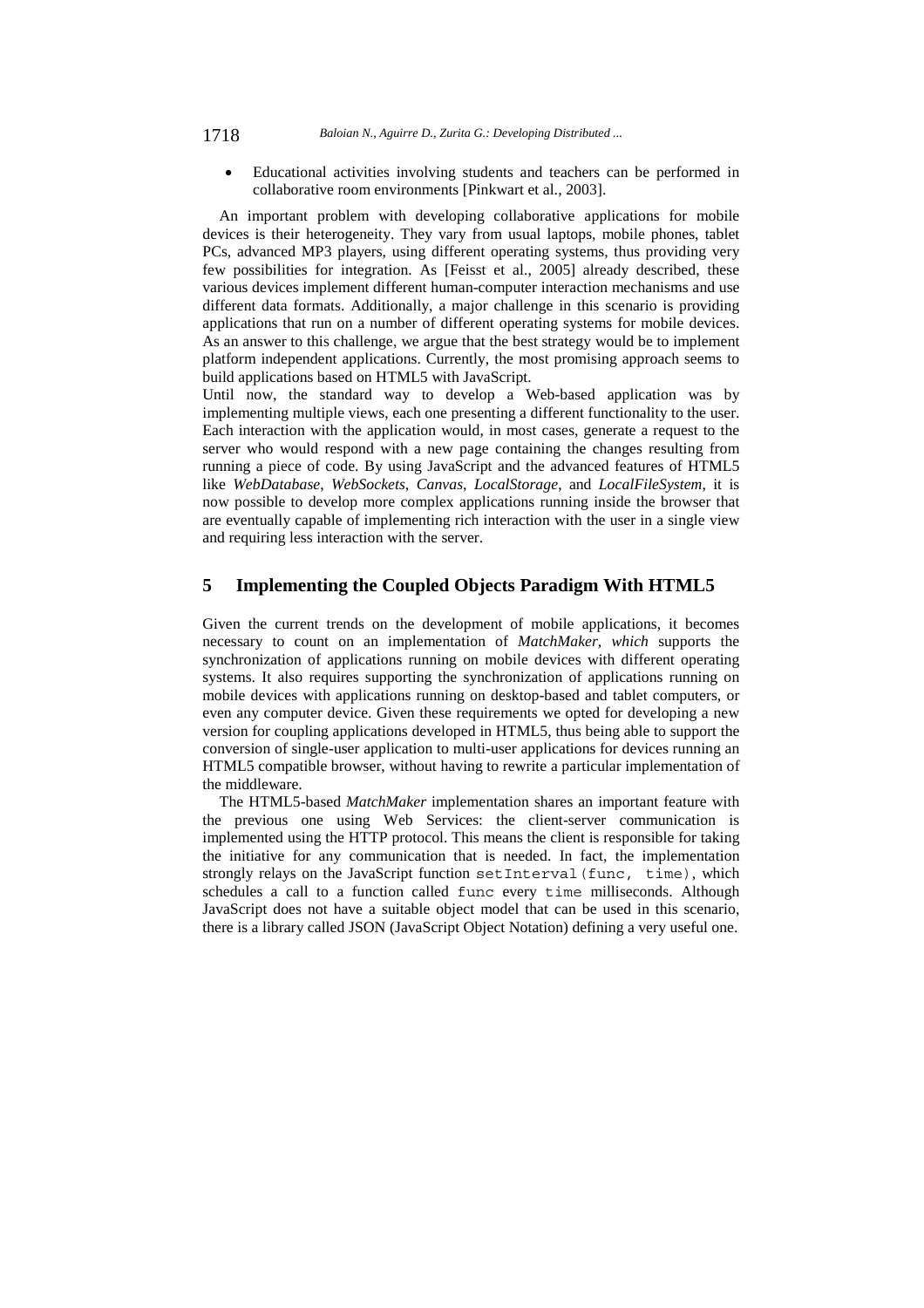#### **5.1 Object Coupling with HTML5**

When developing the foundations of the architecture, the following requirements need to be accomplished:

- *Coupling DOM Nodes*: when a browser processes an HTML page, a node in the Document Object Model (DOM) represents each component. These nodes can be accessed and modified through JavaScript, thus having total control over the page structure. Therefore, coupling the DOM nodes should be considered when coupling HTML-based application interfaces.
- *Event-based Synchronization:* since all the previous implementations of *MatchMaker* use event-based synchronization, we would like to keep this approach in the new version.
- *Sessions:* in order to keep track of connections, the architecture should propose a session management mechanism where users could connect to them.
- *WebSockets:* one of the limitations in the SOAP implementation of object coupling is that it turns out necessary to emulate how messages are received from the server through periodical queries. However, HTML5 defines the *WebSockets* structure, which are bidirectional communication channels allowing the server to send messages to clients without the need to ask for them.
- *Protocol Switching:* switching the main communication protocol from RMI to SOAP in the last implementation of *MatchMaker* required a considerable effort. Therefore, a new implementation should allow communication protocol switching with the least effort possible.

However, when envisioning an implementation based on the previous list of requirements, two issues arise:

- *Creating new objects to couple*: if we only couple objects through their states, it would eventually turn out difficult to manage the creation of new coupled objects. This happens because the creation of a new object should be implemented as a state change in an object that is already coupled in order to propagate this message to the other clients. That way, we need to use at least an object that has a reference to all the others, and manage as well the creation or deletion of objects as a change on their states.
- *WebSockets is not fully integrated into all the Web browsers:* even though the use of WebSockets will turn out as the best solution to implement the communication protocol, it is not well supported by the majority of Web browsers today.

Therefore, for this HTML5 implementation of *MatchMaker*, we will lengthen the original list of requirements in order to consider the following features needed to correctly support object coupling: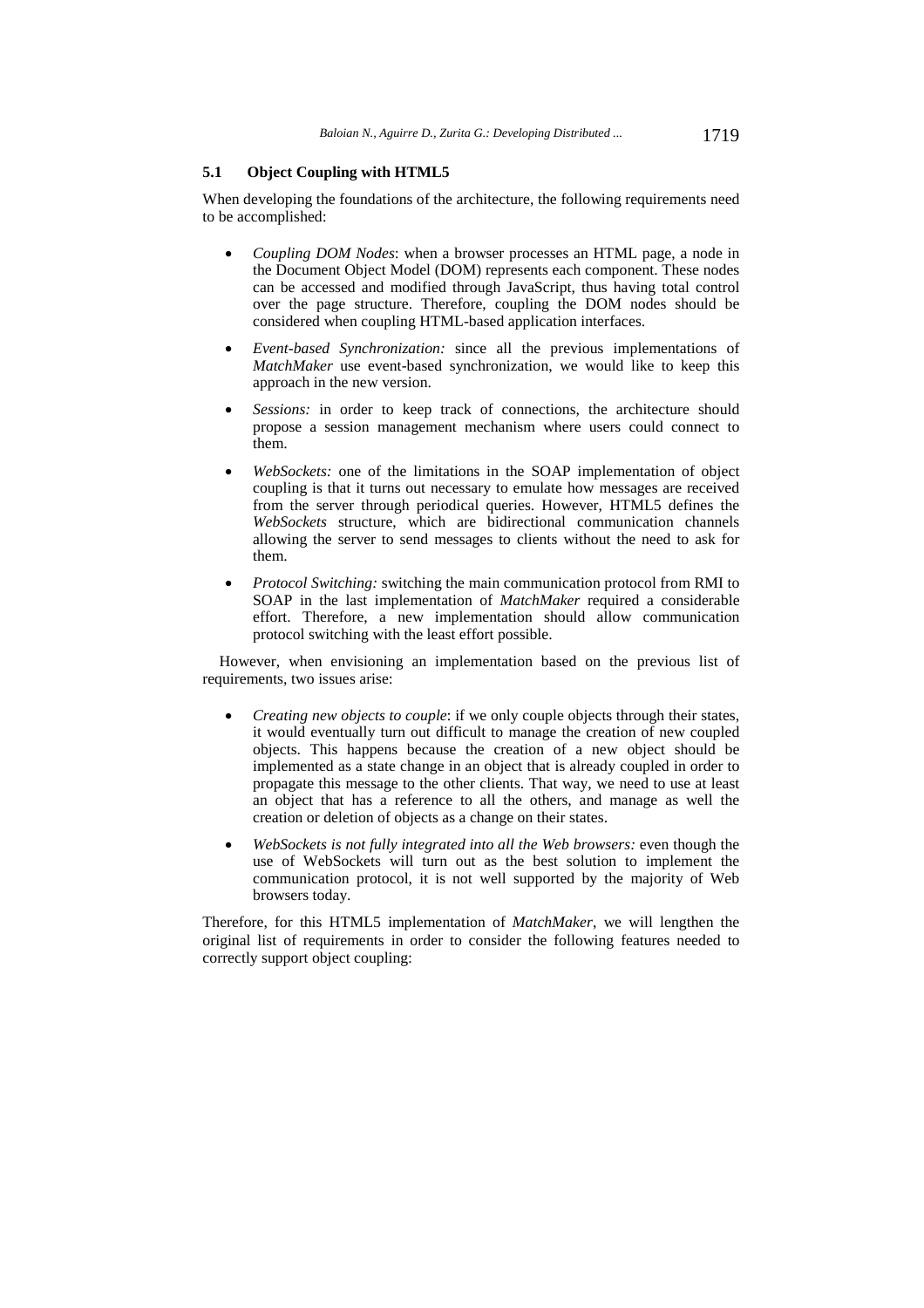1720 *Baloian N., Aguirre D., Zurita G.: Developing Distributed ...*

- *Selective Coupling:* developers should be able to choose between coupling DOM Nodes or JavaScript objects. When using DOM Nodes, the developer should use event callbacks to couple the nodes. When using JavaScript objects, the developer should use methods to send the coupling messages.
- *Mixed Synchronization:* the architecture should support both event and statedriven synchronization. That way, there would be no further problems when creating new objects, since this can be modeled as an event rather than a state change.
- *Multiple Protocols:* since HTML5 will eventually become a Web standard, the use of *WebSockets* should be seen as a strong recommendation. Therefore, communication should be implemented through *WebSockets* and a backup protocol, in case the Web browser does not properly support the former.

### **5.2 Communication Management**

In order to develop applications using the proposed architecture and couple alreadyimplemented applications, it is important to keep a broad separation between the business logic of the intended application and the synchronization mechanisms offered by the architecture. In order to achieve this, we need to use two *handlers*: the first one deals with JavaScript objects modifying their methods, thus integrating the communication process; the second one enables the communication process as an event-manager (such as the onClick event triggered by an HTML button). Therefore, in order to trigger the synchronization between coupled objects, the intended application should follow these simple steps:

- Initializing communication with server;
- Joining a session; and
- Coupling the desired objects.

In order to manage communication processes, we used a client-server architecture. In this architecture, the server publishes two interfaces to be used by the client: one for managing sessions, and another for synchronizing objects.

# **5.3 Server-Side Implementation**

With the implementation of the server application we aim to cover three particular issues in the design of this architecture: (1) to provide a structural basis to develop distributed collaborative systems in an easy way by integrating different communication protocols; (2) to provide support for event-based synchronization; and (3) to provide new alternatives to particular cases of synchronization, where both the client and the server can be accommodated, thus being easily able to transform monouser applications into multi-user ones.

The proposed architecture manages the different messages ensuring they are validated, persisted and propagated to their correct clients. In order to avoid leaving clients waiting for an answer, this mechanism is implemented in an asynchronous way. Therefore, when processing a message, it is queued and waiting to be sent. It is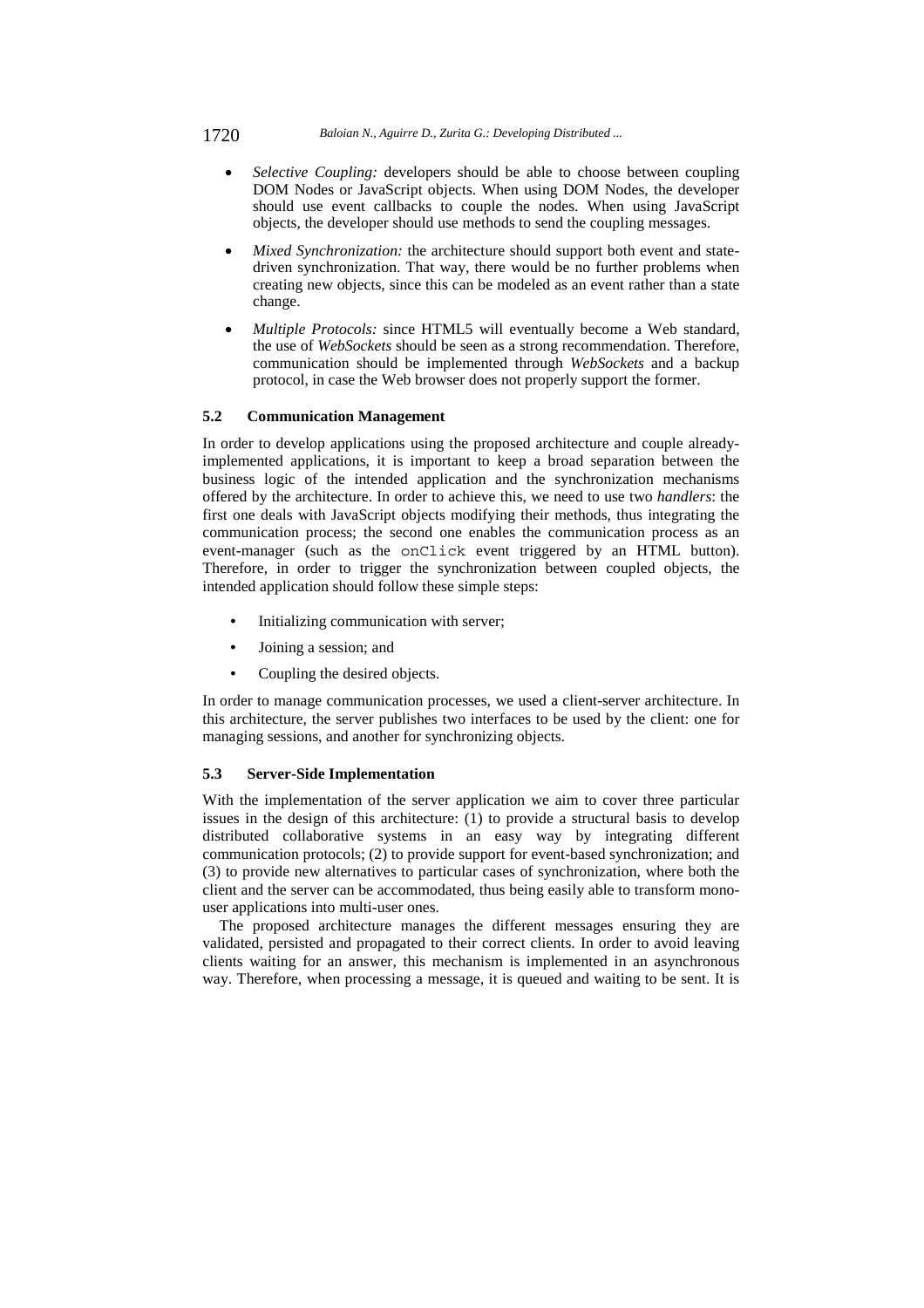persisted afterwards. The server also monitors concurrency, being in charge of receiving the different calls and deciding when to propagate them.

When the server receives a message, before queuing it, the server can validate the message through a state manager, which can eventually have other validators that will be in charge of deciding if the message is effectively valid or not. If the message is not valid, it is discarded and this answer is propagated through the client who initially sent the message.

If two different clients who aim to modify the same element simultaneously send two messages to the server, an inconsistency issue could arise. What one client sees is actually different from what another client is seeing. In order to solve this issue, the server evaluates if there is any risk of causing conflict with messages that are not actually being sent. If there is conflict, the server notifies the client, the message is not discarded and it is finally queued as an echoed message. An echoed message is also sent to the client. Therefore, if it is an event, it will be executed only if it is received as an echo, thus respecting the execution order. If it is a change, it cannot be discarded, but this is not an issue since the original state change will not modify the process. Figure 1 shows the server architecture.

The following list summarizes the steps to implement the server application:

- *Define one or more communication protocols, and the entry points and adapters:* when defining a protocol, it is also necessary to consider adapters and entry points linked to it, which will be in charge of receiving and interpreting the client messages in order to be processed by the server. An adapter is the component that the server uses to receive and send messages from/to clients. The interface provided by an adapter is published through the clients by an entry point. An entry point is a communication interface, in a particular protocol, which publishes the required functions to be used by a client in order to use a particular interface (in this case, the adapter). A client recognizes different entry points according to their URLs. That way, two entry points for two different protocols can coexist in a same server, thus being accessed through different URLs.
- *Define persistence and validation strategies:* since we expect the server to support state and event-based coupling, we need to manage the persistence of a single state for each object in the server. Therefore, the architecture provides a state manager specific for each case. This manager can process each received message and use it for updating the state of pertinent objects, thus generating the necessary messages for updating the state of a particular object when any adapter couples it.
- *Define a session management strategy, its protocol and entry point:* in order to group different clients, we extend the session functionality, introduced by the RMI and SOAP implementations of *MatchMaker*. Therefore, a client can either create a new session, or join an existing one. Therefore, the messages will only be propagated through clients that belong to a same session.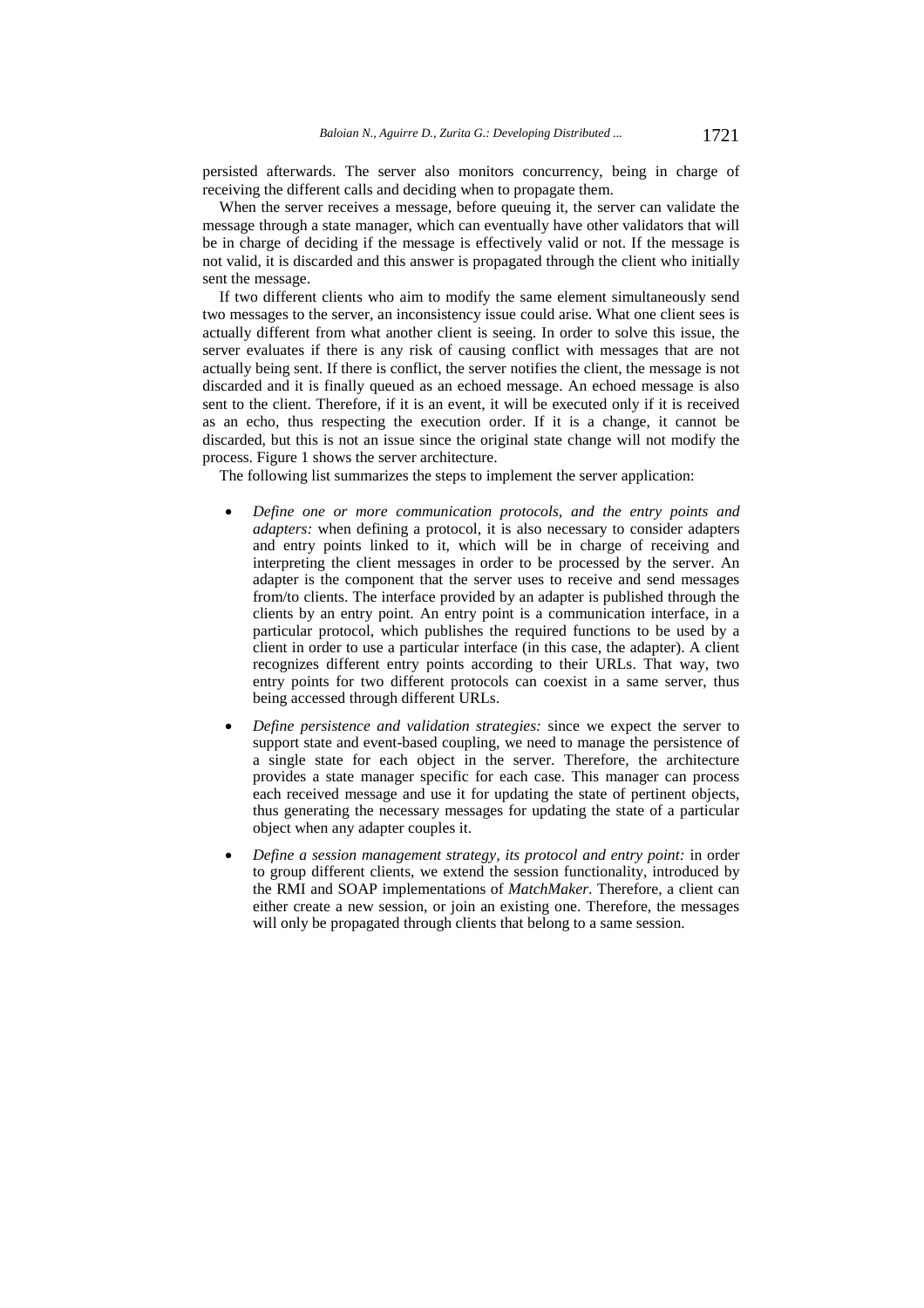

*Figure 1: Server-side architecture* 

The coupled object server is in charge of managing the message flow among clients. By clients we mean the applications that should be coupled using this paradigm. In order to provide a solution for a wide range of scenarios we followed an extensible approach in order to support the usage of various different client-server communication protocols. For this, the server is composed of two components: a core component called **coupledObjectServer,** that implements common functionalities for all scenarios, and another that should be extended or modified if the developer wants to change or include a new protocol for client-server communication. The implementation presented in this work uses mainly the http protocol to support the use of HTML5 at the clients' computers.

The main element of this component is the CouplingManager class, which is in charge of receiving and propagating the messages. The interaction with this class is implemented through the **Adapter** interface. The creation of new CouplingManager instances and the access to them is implemented through the SessionManager interface.

The class implementing the **Adapter** interface receives the messages from the clients and will pass them to the corresponding CouplingManager and vice versa. The HTML5 implementation of this class uses JSON messages from the client. Therefore the class implementing this adapter is called JSONMessageAdapter and their functionalities are published (made accessible to http clients) by a J2EE servlet. This adapter has the particular characteristic that instead of sending information directly to the client, it stores the messages in a buffer waiting for the client's request, thus adjusting the process to the request/response model of HTTP. Figure 2 shows the UML sequence diagram for messages since they are originated at the coupled object until they reach the coupling manager.

The class implementing the **SessionManager** interface offers functionalities for creating new clients, new sessions (each one with an own CouplingManager) and for data management. The HTML5 implementation of this class is called GenericSessionManager because it implements these functions in a generic way. The functionalities for joining and leaving a session are published by a J2EE servlet.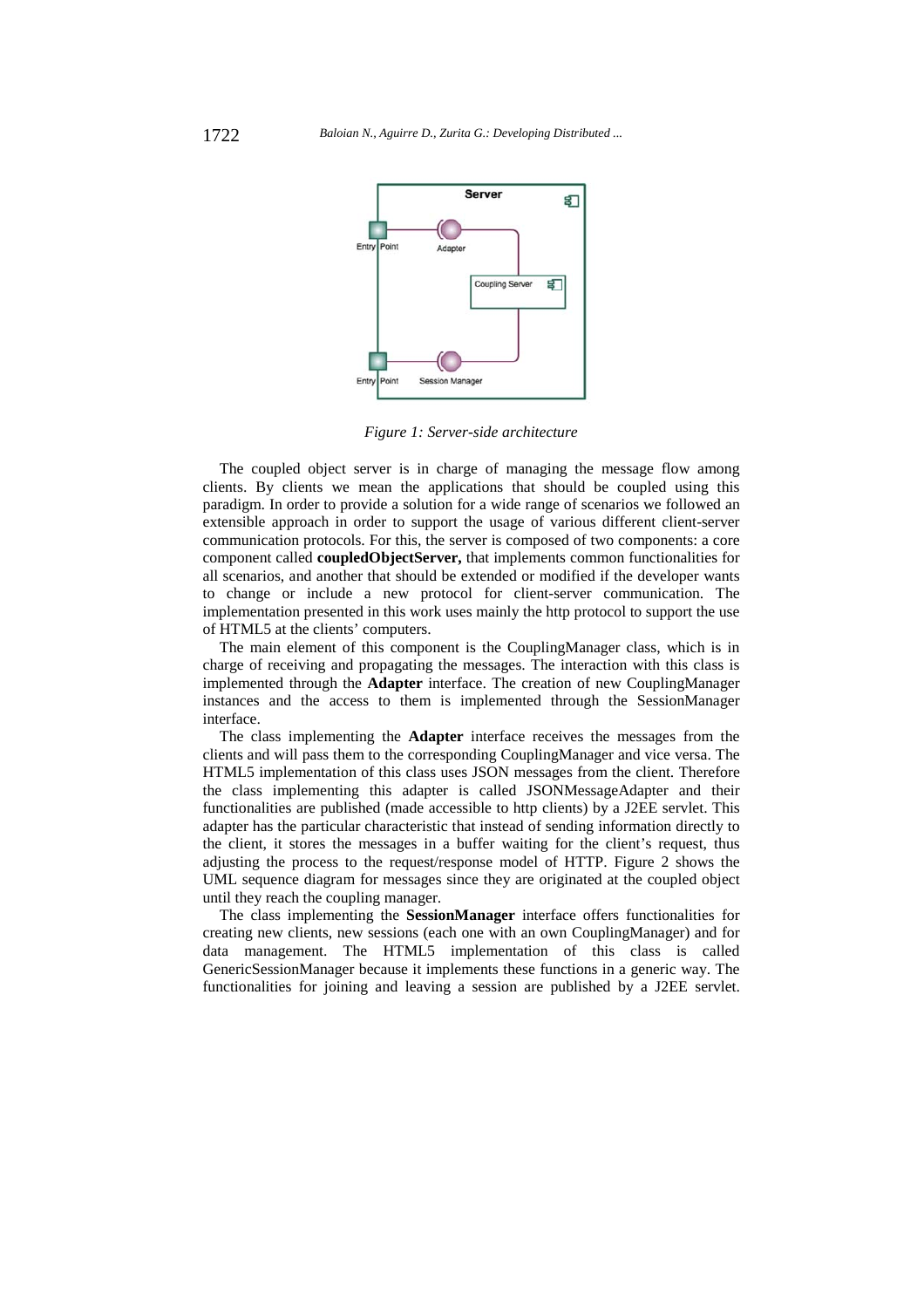Creation of clients and sessions is automatically managed. Figure 3 shows the UML sequence diagram of the creation and joining of a session procedure.



*Figure 2: Sequence diagram of the message flow since they originate at the client, triggered by a change in a coupled object, until it reaches the coupling manager at the server* 



*Figure 3: Sequence diagram of the session life-cycle. Its creation is requested from the client until the client joins it.*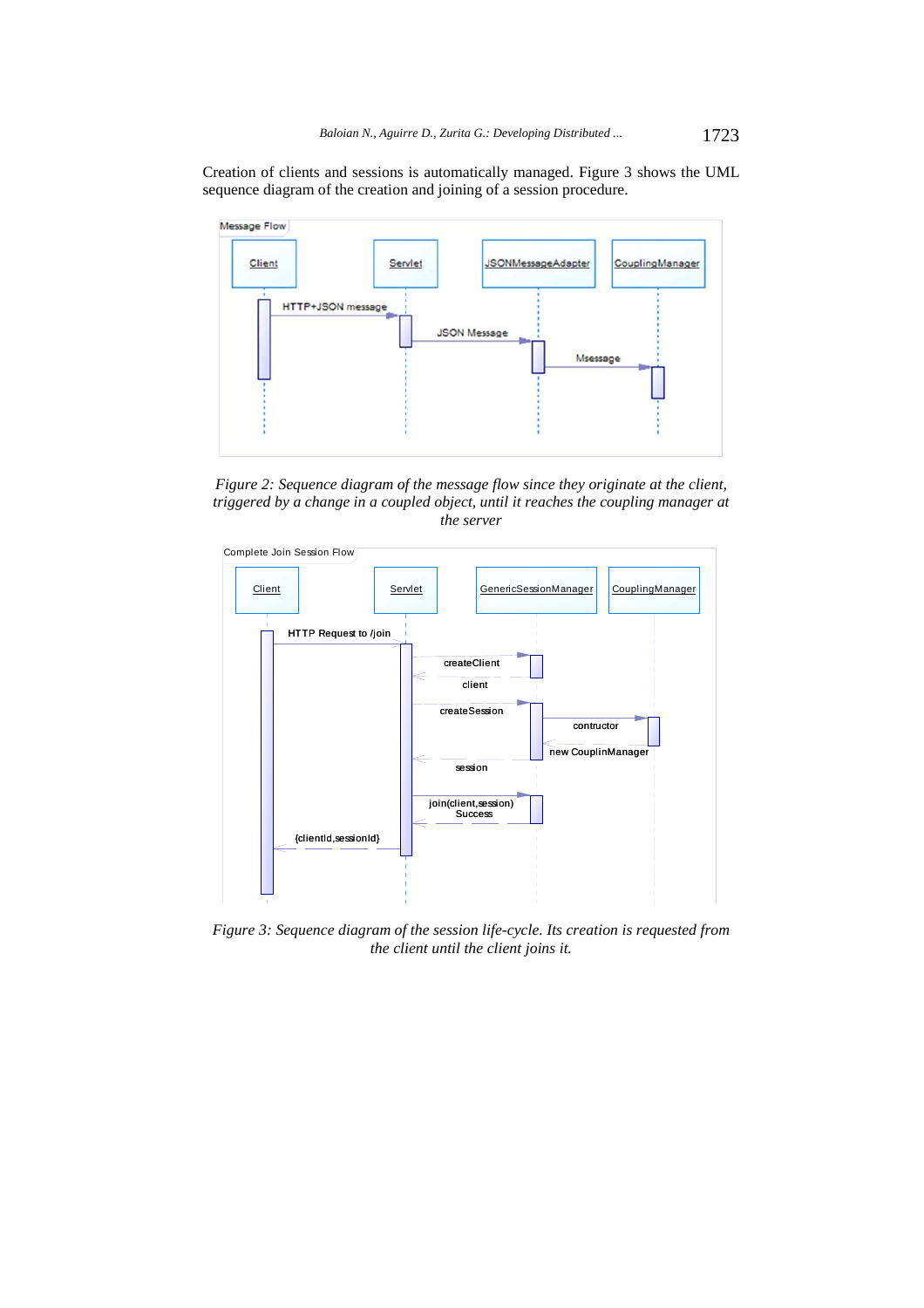#### **5.4 Client-Side Implementation**

As we see, an application developed with the coupled object paradigm uses a standard, centralized message propagation strategy, which consists in each client generating messages that are sent to the central server, which delivers it to the final destination. However, the coupled objects paradigm and particularly its HTML5 implementation offers a mechanism which allows a developer to define what, how and when a message should be sent to other applications. This is done by transforming normal objects into coupled objects during the application's runtime.

In the coupled objects paradigm messages are sent and/or received and processed by coupled objects. These objects are normal application objects that are modified to give them additional functionalities for sending and receiving messages. In previous implementations, objects had to be defined as such in the program itself in order to allow them to be coupled during runtime. In the HTML5 implementation it is possible to transform any common object during runtime. This transformation is done inside the *ClientAdapter* class, which receives an instance of an object and then modifies its inner code, without altering its interface, in order to grant it the coupling feature. At the same time it builds a *Handler* inside the object, which will be in charge of implementing the communication between the object and the server. Figure 4 shows this process.



*Figure 4: Schema for converting a normal object into a coupled one.* 

This strategy allows a very easy conversion of applications which have been developed for a single-user scenario into a multi-user one without modifying its code, thus allowing it to swiftly and flawlessly switch from one scenario to the other. This implementation is also very easy to use from the point of view of the application developer, but nevertheless it is also very versatile because it allows a developer to choose which cases and types of messages will be generated in order to implement the coupling feature. Firstly, the developer can choose if the coupling messages will transmit a message describing the event the object received or the state the object has.

**State messages** contain a complete representation of the object characterized by its instance variables. An object receiving a message like this will modify all its instance values by those of the message corresponding to the instance variables of the sender object. To use these types of messages it is necessary to define two functions: *getState* and *setState*, which can be defined by the code of the object itself (like in the previous implementations of coupled objects) or it can be defined and introduced to the object's code at the moment when the object is coupled during runtime. This is the coupling type which is recommended if the size of the object is "reasonable small".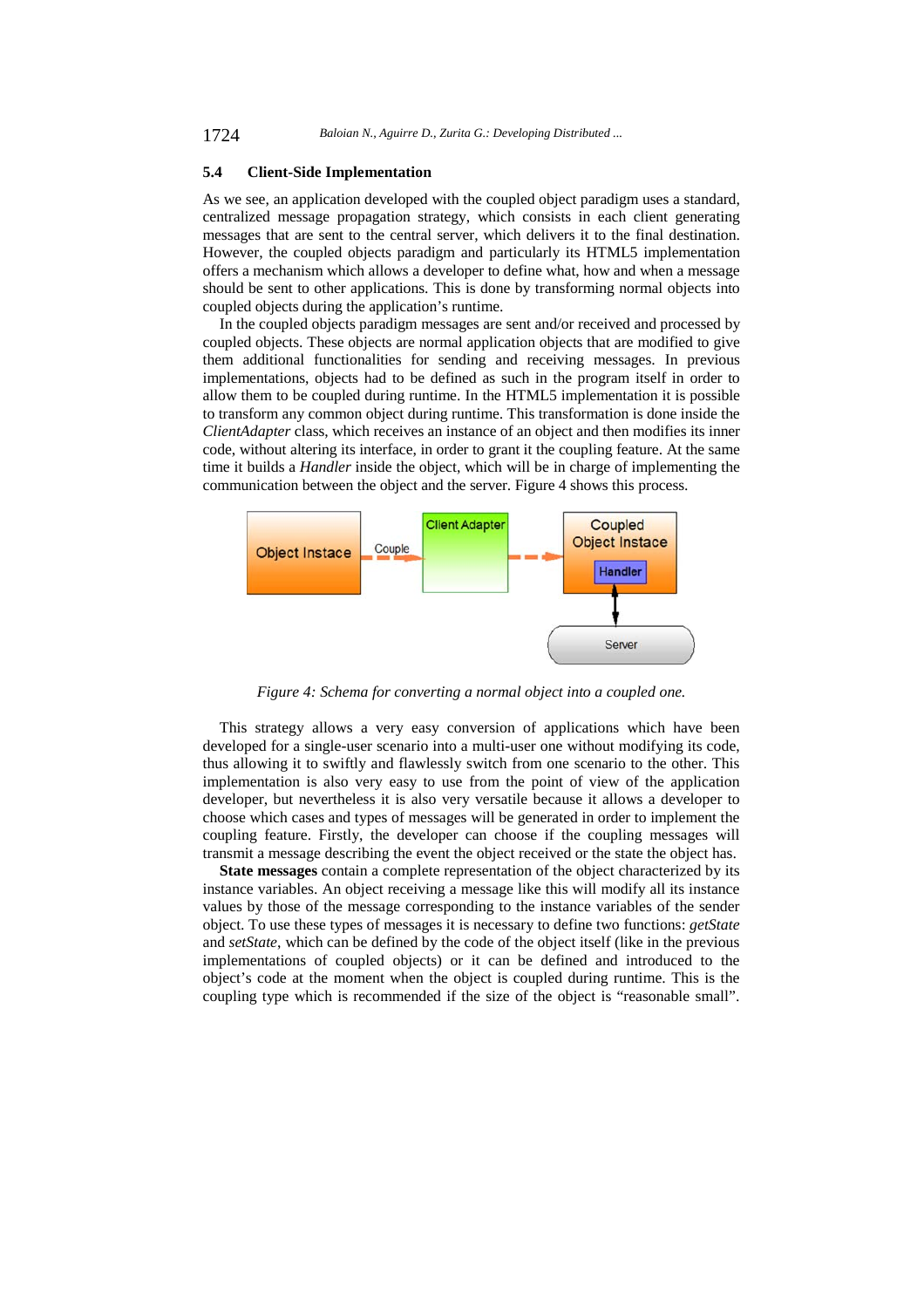By the size of an object we mean the size of its internal representation corresponding to the instance variables, therefore the size of an object will be the number of bytes necessary to store all the variables. It is difficult to give a concrete number for "reasonably small" since it depends on several aspects of the application itself and the environment in which it is running. Of course, using fast computers and a fast network connecting them allows handling bigger objects, but it also depends on how frequently the application needs to send and/or receive messages from the others. State messages should be chosen in order to avoid some coordination problems because it has fewer problems at the moment of handling latecomers, since applications joining the collaborative session later will receive the current state of the object. In the case of a collaborative text editor if the latecomer receives the whole state it will receive the last version of the complete text instead of the following changes only.

**Event messages** represent an event that occurred on an object that modified its instance variables. Different from the state messages, these only include information about the event, which will usually be fewer than the whole state of the object. In most cases, an object will generate more messages if these are event messages instead of state messages, so its usage is recommended for objects, that given their size and nature, the definition of state might be not clear. This is especially true in objects that have a variable number of sub-objects inside like lists.

The main component in the client-side application is the Client Adapter. This object uses the same interface of the server adapters, and there is only one per client. It relies on: (1) AJAX calls to coupling or decoupling actions, defined at the URL context; and (2) the *EventSource* API provided by the HTML5 specification, that serves to emulate events that are sent by the server through periodic AJAX calls. Figure 5 shows the client architecture.



*Figure 5: Client-side architecture* 

It is possible that the server validates a message sent by a client. However, if the server decides that the message is not valid, it will notify the client. Therefore, in order to follow the server validation, the client sends the message, and then it locally executes the event only if the server allows it. This is not possible with state messages since any event needs to be executed before generating a new state: here, neither the client nor the server supports the validation of state messages.

The second stage at implementing the client application is allowing message generation and managing received messages in order to complete the event and state change propagation. In order to achieve this, we used handlers coupled either to a JavaScript object or a DOM element. Handlers are used to: (1) couple to the object they are managing for sending the event or state change messages; and (2) register in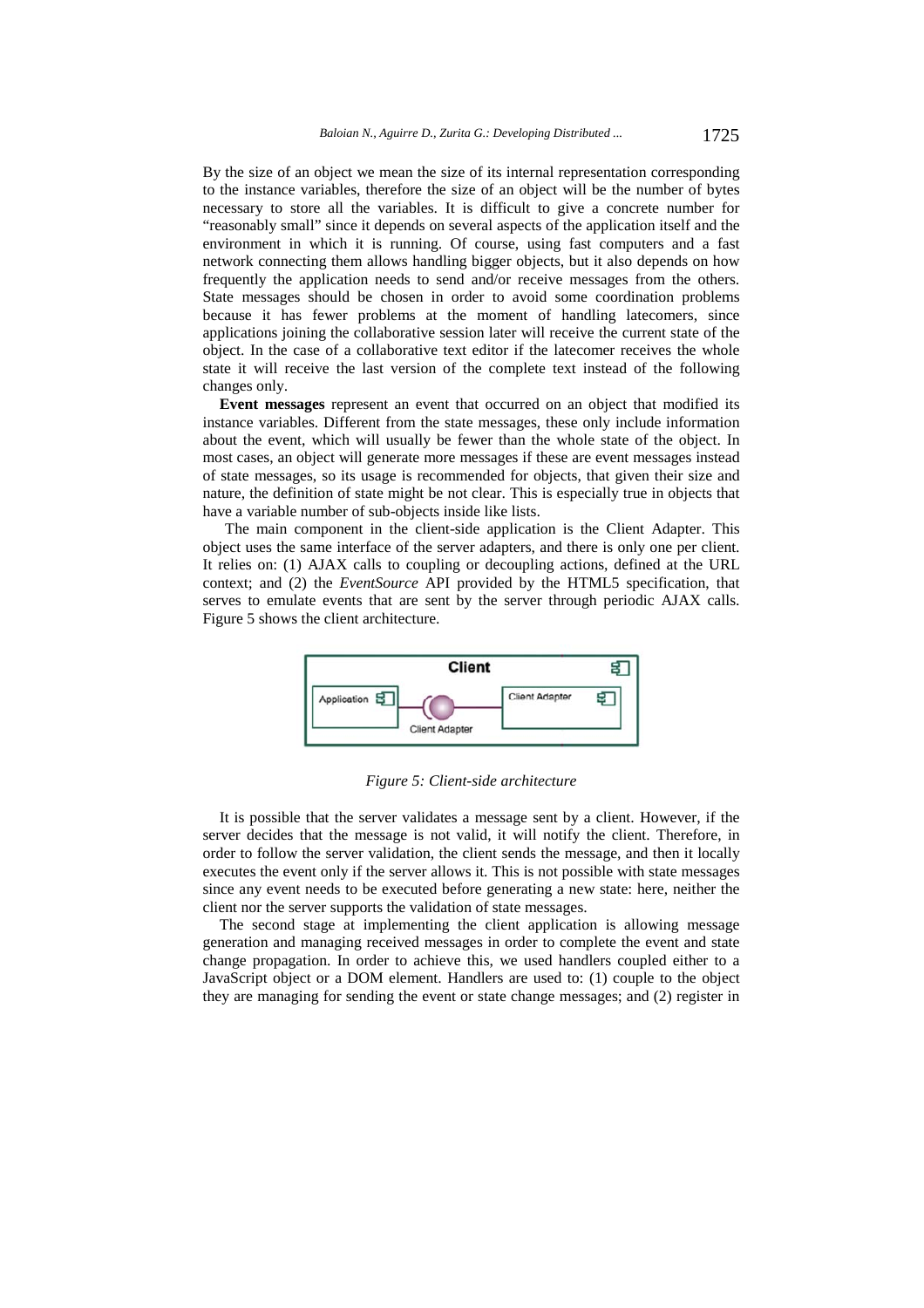the client adapter and execute the required actions when their object receives a message. A same object can have one or more different handlers for more precise control over how the coupling is performed. In this architecture we support two kinds of handlers:

- *Object Handlers*: designed to couple JavaScript objects by accessing their methods. When it is linked to an object, it can intervene over its functions to send the corresponding message by creating and assigning functions at runtime through JavaScript.
- *Bind Handlers*: designed to manage coupling with callback or binding functions when a particular event is triggered. By using JQuery, a JavaScript library, we can perform this kind of binding either with DOM nodes or with JQuery objects that can define their own events. As opposed to object handlers, a bind handler can only execute callback functions linked to a particular event, and cannot reproduce the event itself.

In order to simplify the use of the client API, we provide a JQuery plugin called coupler. This plugin offers a unified interface for coupling objects, encapsulating the creation and registration of handlers. To summarize, Figure 6 shows the global architecture of the communication process.



*Figure 6: The Global architecture* 

# **6 Using the Proposed Architecture**

In this section, we show how to design and develop distributed collaborative applications using a particular implementation of the HTML5-based *MatchMaker* architecture. First we explain how the various components of the architecture were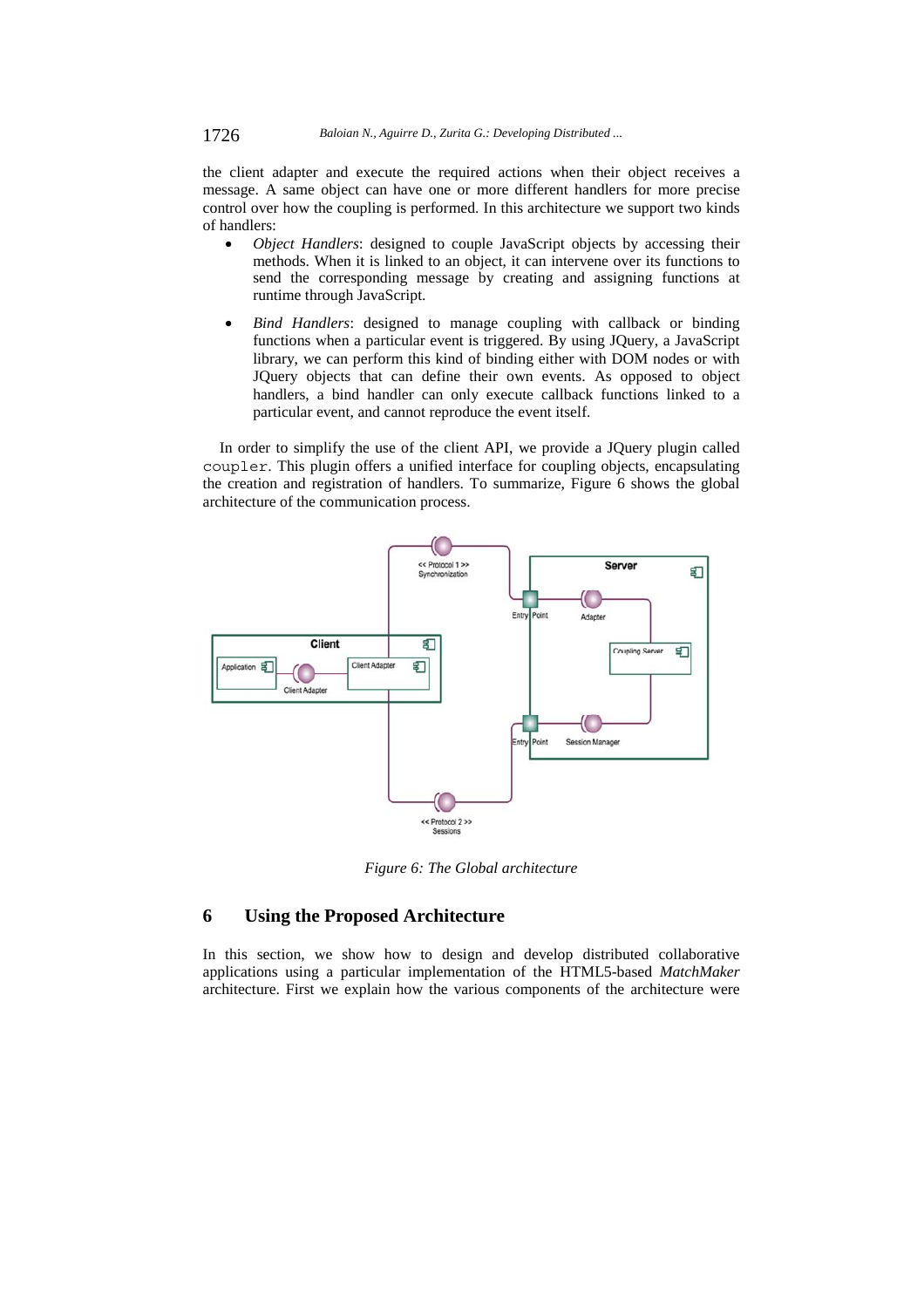implemented to have a simple way to couple objects existing on a browser running an HTML5 page with JavaScript.

The components of the architecture were implemented in the following way:

- *Protocol:* since the majority of current browsers do not fully support the *WebSockets* structure as a communication channel, we implemented a HTTPbased protocol based on POST and GET queries to send and fetch information to/from the server.
- *Adapter*: we implemented an adapter that will receive the messages in JSON and will internally transform them into messages that are understandable by the objects.
- *Entry point*: we used a Servlet mapping to three different URIs: coupling, for sending and asking for messages to the server; couple, to couple an object; and decouple, for decoupling an object. We managed errors with HTTP status messages using the HTML5 current specification.
- *Persistence*: each object is automatically persisted, instead of using a method for achieving this.
- *Sessions and clients*: sessions are shared between many clients, instead of being attached to only one. That way, each time an HTTP session is created, we link a user to it and we manage its lifecycle with the object coupling.
- *Entry point*: since a user can only connect to a client in a new session, or over an existing session, the management of creation and assignation of these is blind for users. In order to achieve this, we implemented a Servlet that used a particular URI: if it gets a GET query, it checks the identifier of the particular model to be accessed. We then register the user, obtained through the HTTP session and respond to the client with the HTML code that implements the client for the application, where we include the relevant user data.

With this implementation, object coupling is achieved in the following way:

Initializing communication with server:

var adapter=new ClientAdapter(ServerURL); The ServerURL parameter is a string with the URL where the coupling server is located (for example, http://saduewa.dcc.uchile.cl/HTML5Server).

Join a session:

adapter.joinSession(ssid); The parameter ssid is a string with a name for a session. All objects registered in the same session will be coupled among them.

Couple the desired object:

For JavaScript (JSON) objects we use: adapter.coupleJSONObject(object, type);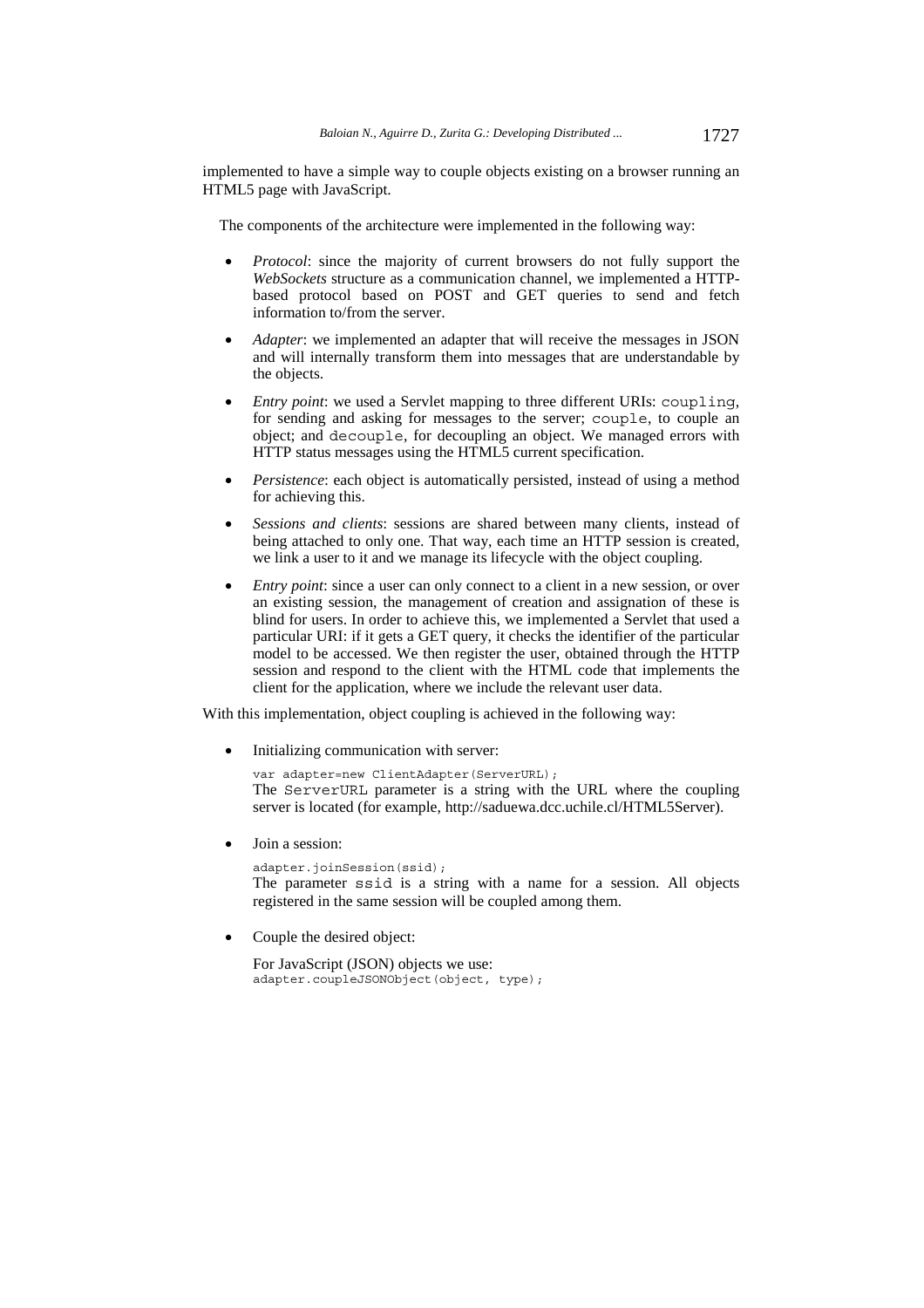The parameter object is a reference to the object to be coupled. The type parameter specifies it the coupling is by event or by state. In the case of DOM Objects with callbacks (like pushdown buttons) we use: adapter.coupleDOMObject(object, type); Its parameters are the same as for the previous function.

Decoupling objects:

adapter.decouple(object);

Next we present different examples of how the Coupled Objects paradigm and the HTML5-based implementation of *MatchMaker* can be used for developing collaborative applications.

### **6.1 Converting a complex single-user application in multi-user: Mobiz**

Business Process Modeling (BPM) allows organizations to support the abstraction of business processes from technology infrastructures. It initially focused on the automation of business process, the coordination of tasks and the management of data and other resources, such as human-driven processes in which human interaction takes place in series or parallel with the use of technology [Sheth et al., 1996]. Authors have identified the lack of flexibility as one recurrent problem for process elicitation. In order to support an agile process elicitation procedure we developed a mobile collaborative application named *Mobiz*. [Baloian et al., 2013] This application will help leverage business process models on the way using mobile devices, thus allowing the construction and edition of process models in a collaborative way. Figure 7 shows the main user interface of *Mobiz*.



*Figure 7: Mobiz user interface*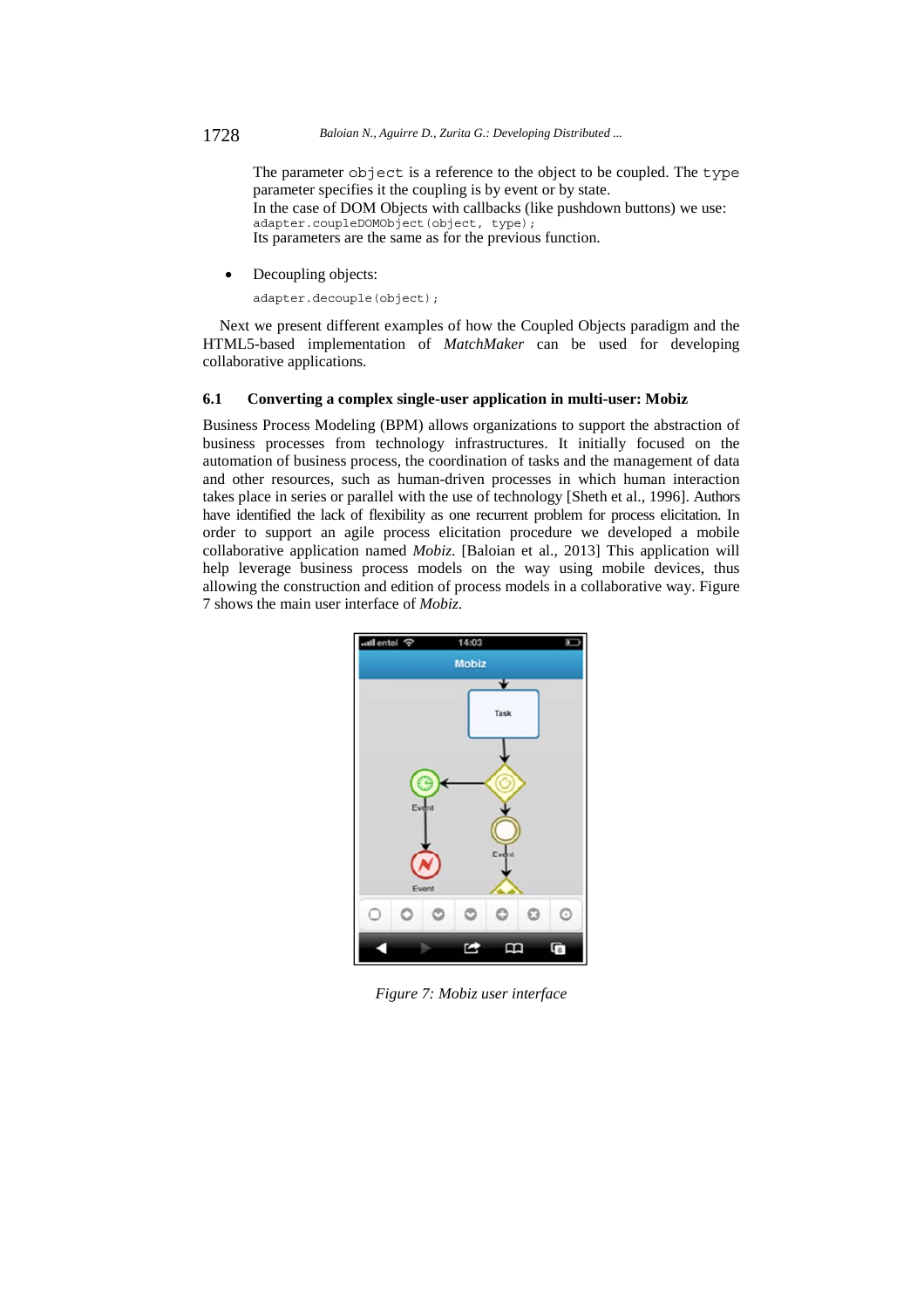The look and feel of the desktop interface was partially based on the one proposed by the BIZAGI process developer [http://www.bizagi.com/], mainly because it is a well-known product in the business processing environment. Thus, process engineers will rapidly learn to use the new tool. Furthermore, the interaction principle for creating new elements of the model starting from a contextual popup menu of existing elements works very well in both the desktop and the mobile environments. One of the most interesting features of MOBIZ partially inherited from BIZAGI is the use of a context menu when interacting with an artifact on the workspace. We added some additional features in order to take further advantage of this interaction element. This contextual menu does not display actions to perform but a list of possible types of artifacts that may follow the current one on the process being constructed. This application follows the MVC (Model-Controller-View) architecture: it has a model object containing all the BPMN graph elements, which are created by the user using a controller object. A view object is in charge of displaying these elements in a canvas.

In order to turn this application into a collaborative one using the implemented architecture, we just had to couple the model object of the application. In this way, all changes made to the graph by one user of one application will be distributed to all applications that joined the session. The view module of each application is in charge of displaying all changes occurring on the model. Figure 8 shows the class diagram of the most important parts of the Mobiz application.



*Figure 8: The class diagram for the Mobiz application* 

The BPMNDiagram class manages the creation (and destruction) of each element shown in the figure and maintains the relation with each created instance. Also, each instance of a class has an associated DOM node. This node receives the events generated when a change in the object has to be performed when a coupled object changed. In particular, an "<element>Created" event will be triggered and passed to a node which represents the BPMN diagram on the interface each time a new element of the diagram is created, where <element> is the type of element which has been created. Also, when an element is modified a "change" event is triggered and passed to the node representing it.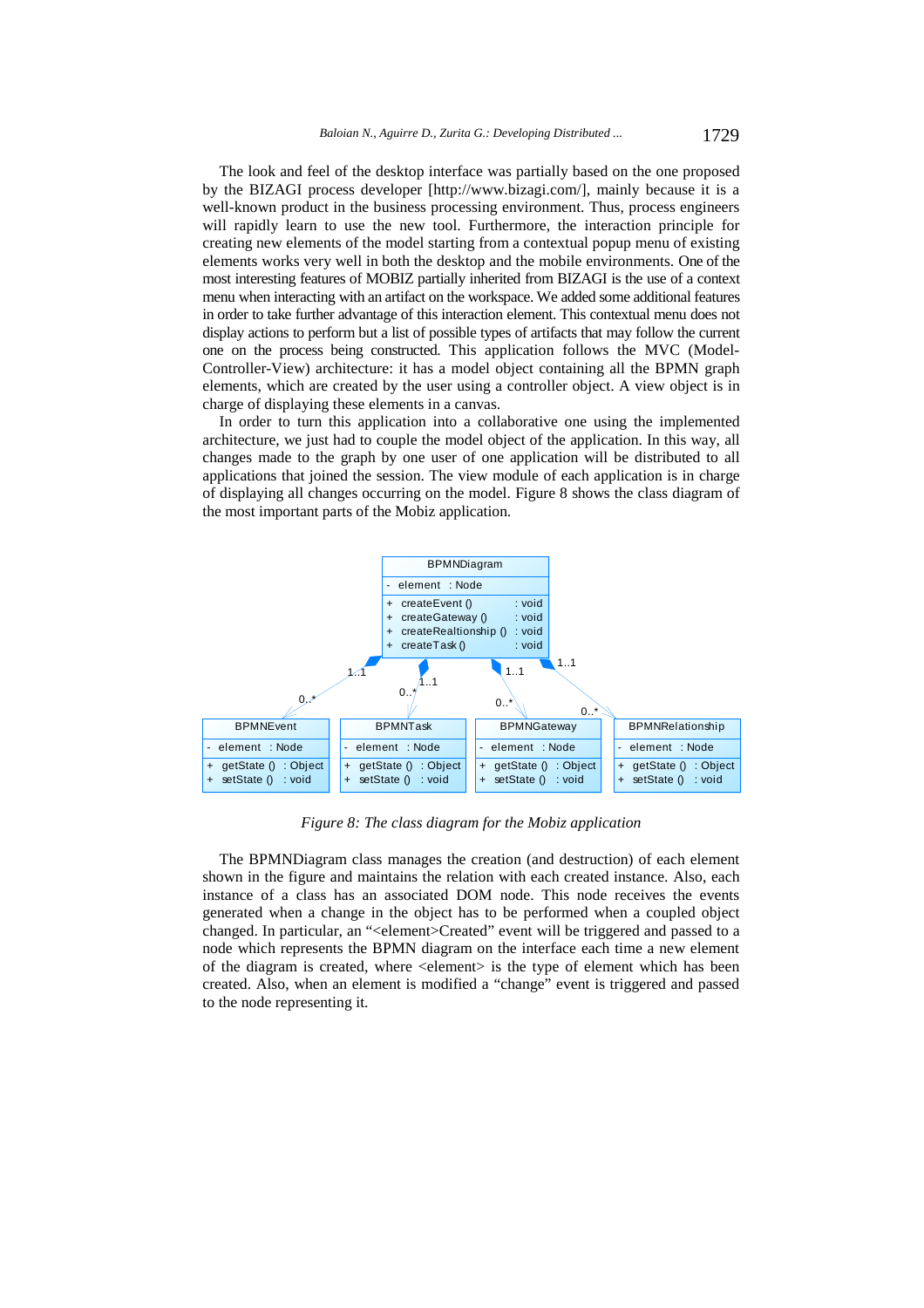1730 *Baloian N., Aguirre D., Zurita G.: Developing Distributed ...*

The single-user HTML5 Mobiz application is a considerably complex application with more than 1,500 program lines. However, despite its complexity it was very easy to convert it to a multi-user application using the coupled object implementation described in this work by just adding the following piece of code:

```
//Initialize adapter
var adapter=new ClientAdapter(serverUrl); 
//Join session
adapter.joinSession(sessionName);
//Couple BPMNDiagramInstance
adapter.coupleObject('diagram',bpmnDiagram.element,{messageType:'EVENT'});
//Listen to element creation events
jQuery(bpmnDiagram.element).bind( 
                 'taskCreated relationshipCreated eventCreated gatewayCreated', 
                 function(event,object){ 
                         //All created elements of the diagram are //coupled at 
                         creation time 
                         adapter.coupleBinding(object.id,object.element,{ 
                                  messageType:'STATE', 
                                  bindings:['change'] 
                          });
```
});

### **6.2 Using multiple protocols and asymmetric coupling (Microblogging)**

Students of a business degree program have to attend a course in which they are asked to identify situations in real contexts, for which the introduction of solutions based on Information Technology might be an opportunity to improve the life or solve a problem for citizens that frequently live, work, or travel in or around that area. They have to geographically identify spots with troubles and/or opportunities and collaboratively propose, discuss and select the most appropriate solutions.

Figure 9 shows the main view of the proposed prototype as seen on a screen of a Smartphone and a desktop computer. This application supports students performing following activities:

(1) **Information gathering and brainstorming the ideas in a divergent mode**. Students can geo-reference concrete physical locations where the proposed idea is going to be put into reality. This will include a title, a textual description and maybe pictures in order to better contextualize the proposal which has been already made public. In the Smartphone view of Figure 4 the proposal of the idea is being created.

(2) **Find alternatives, information processing and comments of alternatives using divergence and convergence modes**. In the upper part of the desktop interface view shown in Figure 9 we can see the searching tool which searches for ideas by author's name, associated comments words or date of creation. The result of the search will be shown as a list under the search tool and the corresponding location of all proposals matching the search criteria will be shown on the map.

(3) **Make choices in a convergent mode**. Each comment to a proposed idea has an associated ranking mechanism allowing students to assign points in favor or against the proposal. This mechanism can be seen in the desktop view of the interface in Figure 9, where the last comment shown at the bottom right gives two points in favor of this idea.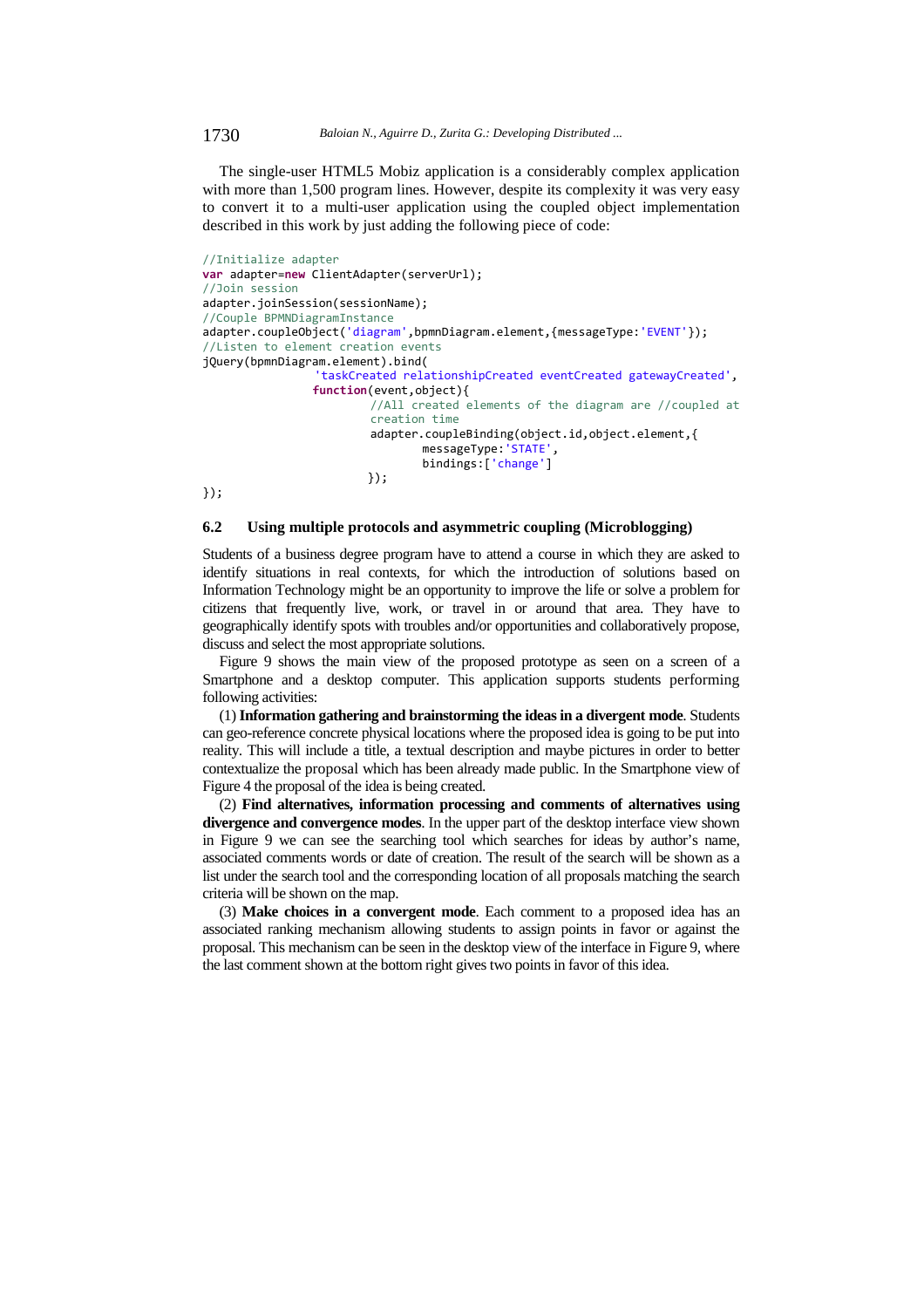

*Figure 9: Two screenshots of the application: the small one taken from a Smartphone, and the big one from a desktop computer screen.* 

An interesting characteristic of this application is that it takes data from and exports data to very well known social networks like Tweeter and Facebook, since it involves users posting comments and others responding to the posts. In this way, users can interact with this application while they are connected to their preferred social network and post new comments or read those from others. On the client side, this application has the same structure as the one previously described, thus the way of coupling and decoupling objects is the same. However, for this application we used the extensibility feature of the server that was used to create an independent application (in Java) with the only purpose of posting and receiving information to and from the social networks.

In order to implement this, a second communication protocol called Hessian was developed which basically emulates a remote procedure call protocol (Like Java's RMI) but over the HTTP protocol. Figure 10 shows the structure of the classes implementing the CoupledObjectWebServer. The blue boxes show the classes provided by the generic server. The orange classes show those that were added in order to implement the interface with the social networks. We can see that since Hessian implements a HTTP protocol, it can only be initiated (executed) by a client's request. This means that the JSONMessageAdapter, which was used for the generic solution, can also be used in combination with this protocol, and that is the reason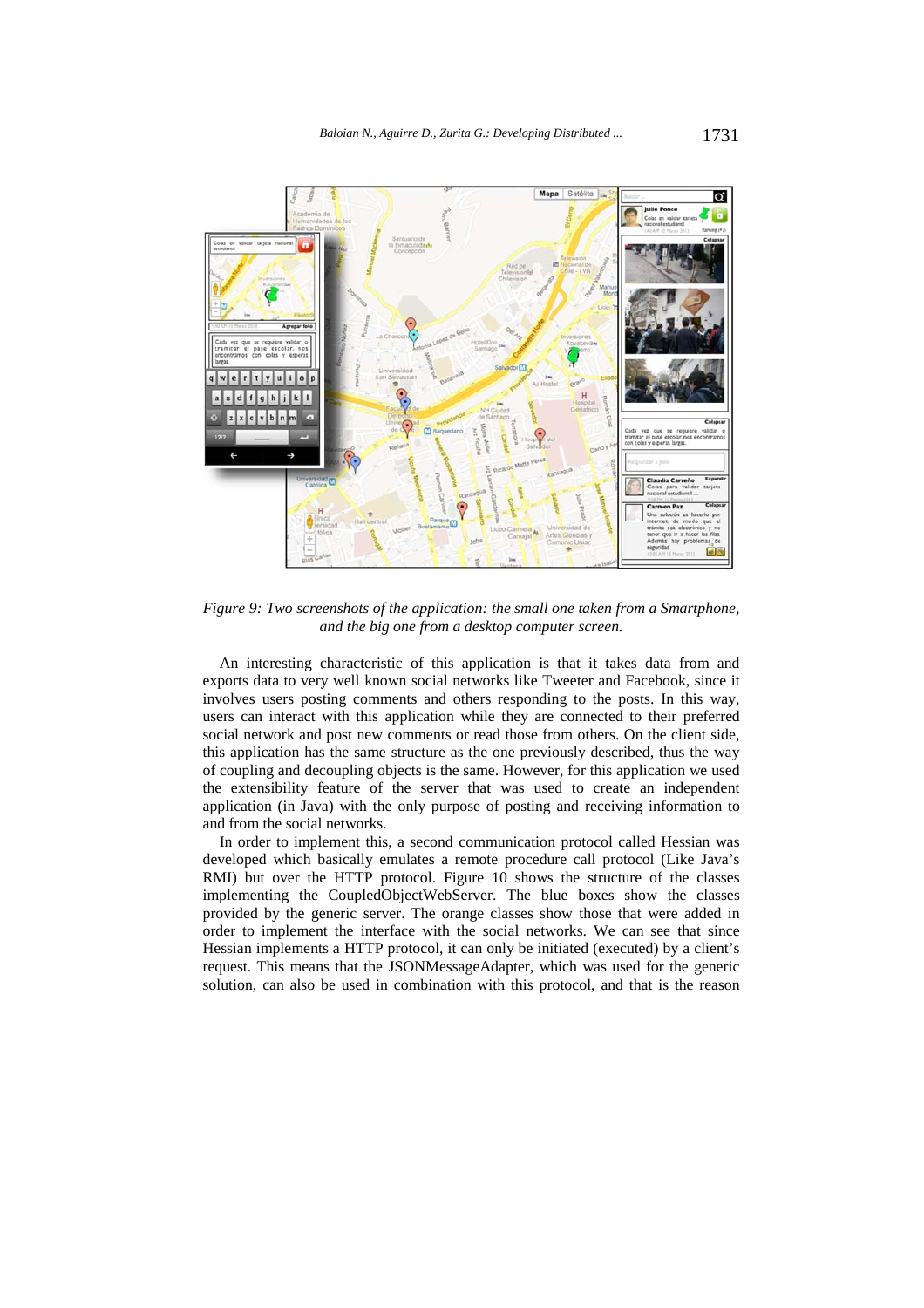why there was no need to implement a special new SessionManager. Figure 11 shows the architecture of the whole application.



*Figure 10: The figure shows the original structure of the CoupledObjectWebServer class and the additions to implement the new protocol.* 



*Figure 11: The figure shows the achitecture of the whole application including the interface to Twitter and Facebook*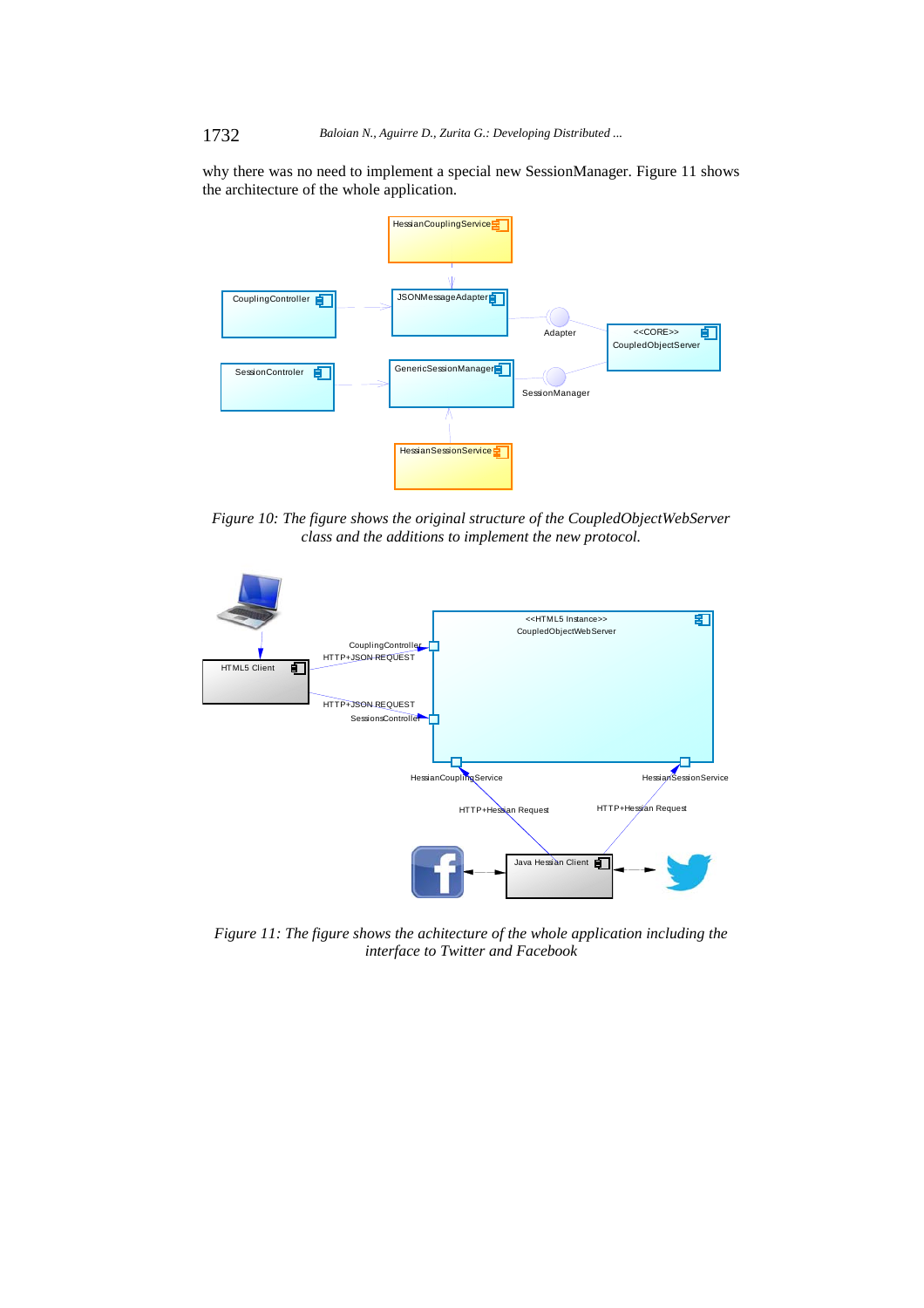### **6.3 CollabCode: A Collaborative Learning Scenario**

This application allows a teacher to monitor student work online while the students are engaged in developing a piece of JavaScript code. It also allows him/her to leave feedback in the students' log in a web application which they can use to write a piece of code in JavaScript, run it, and see its output on the same page (see Figure 12). The student writes JavaScript code in the text area on the right side of the figure. By pressing the button labeled "Run code", the code is executed and the output is shown in the text area on the right side of the figure. By pressing the button labeled "Get code", the student gets the modifications made by the teacher.



*Figure 12: CollabCode students interface* 

On the other hand, the teacher's interface shows a set of buttons, one for every student that has logged in and labeled with the student's ID. The teacher can display or hide code that is being developed by the student by pressing the respective button. The teacher can also write/correct the code with the student by pressing the "Save" button (see Figure 13). On the left side of the teacher's interface there are buttons for displaying/hiding the code for each student. At the right side it shows the students' code labeled with their respective ID.



*Figure 13: CollabCode teacher's interface*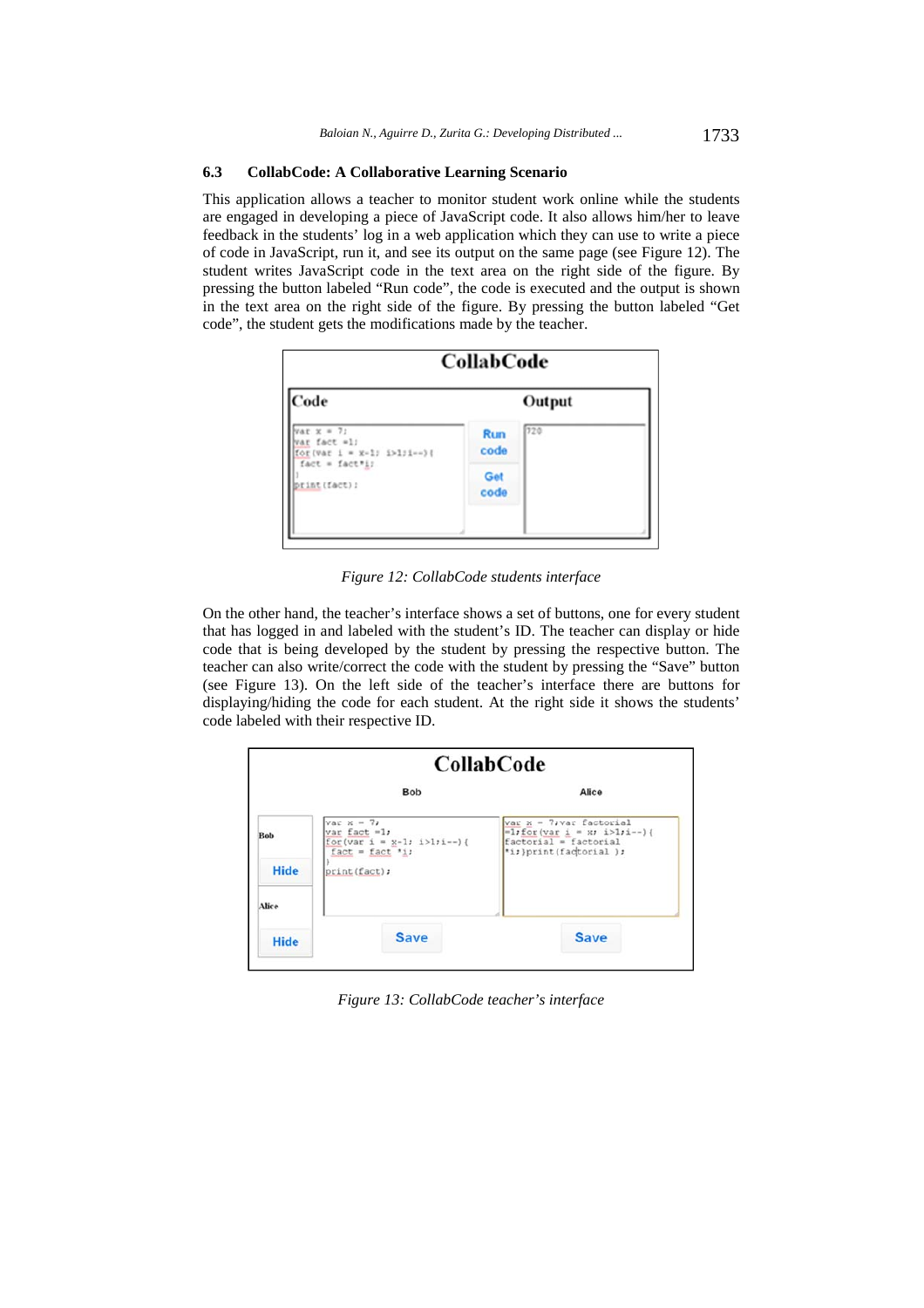In order to develop the students' application with *MatchMaker*, it is necessary first to provide a login page where each participating student provides his ID. This ID will be later used to identify each student's application. Then, an HTML5 page is loaded which renders the interface shown in Figure 12. This page has a JavaScript piece of code that declares a variable named after the student's ID. It then adds a String attribute to be synchronized with the student's text area where the code is being written. This variable will be registered with the server as a coupled object. Each time the "Run code" button is pressed the current code is submitted to the server. By pressing the "Get code" button the code currently stored will be retrieved and displayed. This can be used to "download" the code with modifications added by the teacher.

In order to make these two applications collaborative, each time a new student starts an application the teacher's application gets a message in order to create the necessary objects to show the new student's workspace. Then the student's and the teacher's applications join a new session in order to couple their respective buttons and text areas.

#### **6.4 Collaborative Sketching Scenario**

There are many mobile computing scenarios where collaborative sketching might help accomplish the common goal (see [Zurita, Baloian & Baytelman, 2006] for example). With this application, users can utilize the touch sensitive screen of their mobile devices to collaboratively draw sketches with a stylus or the finger. Such an application may generate a lot of traffic from the clients to the server and back. Therefore, this application was also developed to test the robustness of the HTML5 based *MatchMaker* under such conditions.

The application consists of a single webpage that is downloaded by all participants. The JavaScript code captures all *mousedown*, *mousemove* and *mouseup* events, registering their coordinates and drawing lines among these points in order to render the sketch. To make this application collaborative, a JSON object containing an array is created where all points corresponding to a single stroke are recorded. This object is coupled with the server. Every time a sketch is completed (*mouseup* event) the object state is updated at the server. At the same time, and every 200ms, the application retrieves the new version of the object and draws the new stroke on the *Canvas* element, adding this one to all previously drawn.

Since the key of the JSON array object is the same for all application instances, each user will retrieve the new stroke, no matter from whom it originated. In order to distinguish the user who generated the stroke, the JSON object also contains the user ID. In this way, the color of the stroke will be chosen according to this information. For collaborative applications where the interaction between users in synchronous and a lot of traffic is generated, the response time is critical for their usability.

To analyze the delay for updating the sketch status we conducted an experiment measuring the round trip time between client and server for 120 JSON objects containing strokes of various sizes, sending a stroke every 2 milliseconds. The size in kb of the JSON objects representing the strokes varied from 1.0 to 1.5. The average response time was 55 milliseconds with a standard deviation of 30 milliseconds, which can be considered good for human users.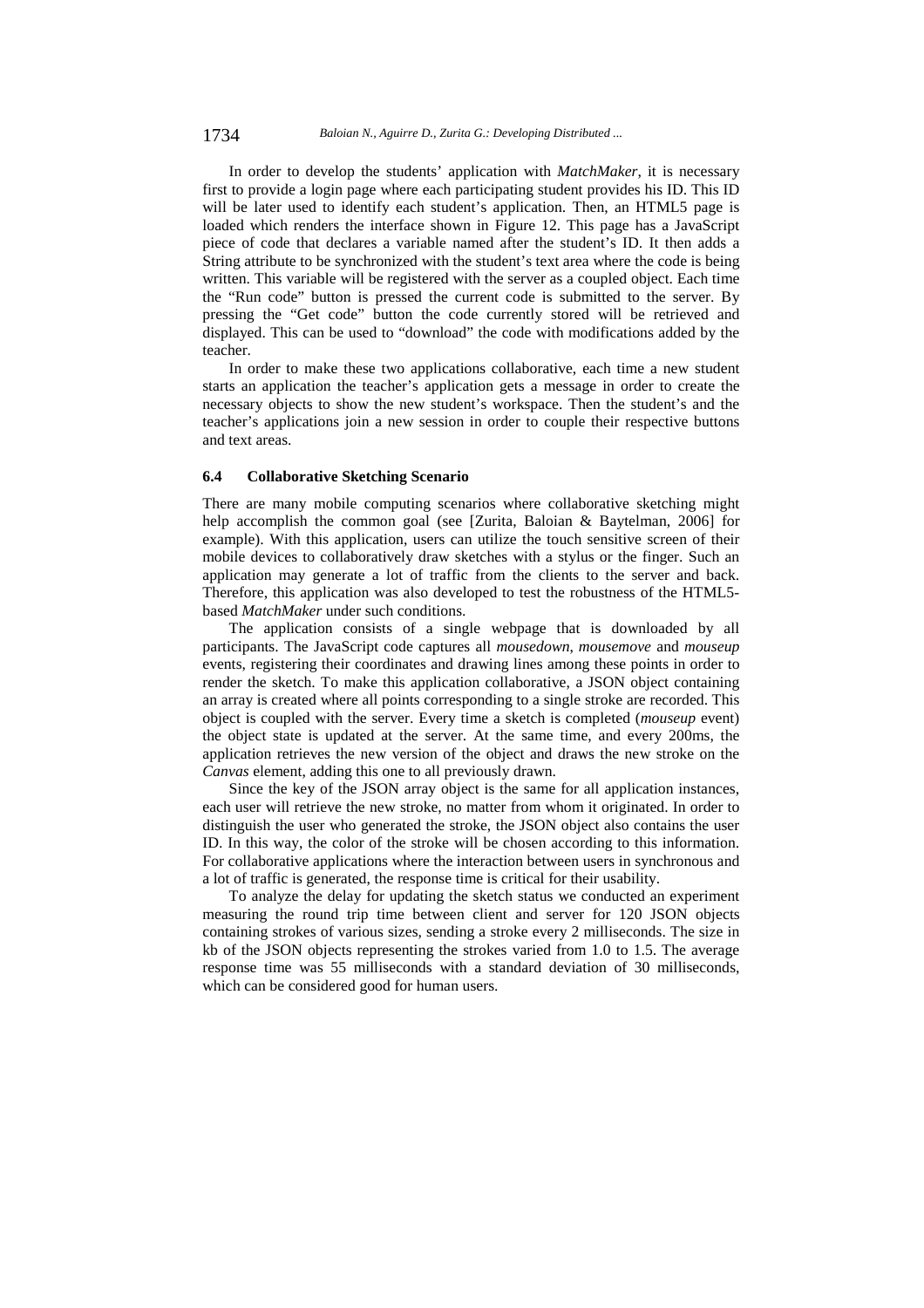# **7 Conclusions and Future Work**

This article reports on an architecture to support the design and development of distributed collaborative applications using HTML5. The motivation for this development was the need for a suitable middleware that could simplify the development of this kind of application in mobile scenarios. Nowadays, available mobile technologies are vast and heterogeneous, requiring that such a middleware be as portable as possible. The strategy was to implement the Coupled Objects approach, which has shown to be simple, flexible and powerful, but this time using HTML5, which allows the implementation to be highly portable. This particular feature of HTML5 allowed us to develop a multi-platform mobile application based on the proposed architecture.

We claim that HTML5 is a promising technology for developing compatible collaborative applications for mobile scenarios. However, it has not been fully adopted by all browsers yet. Google Chrome, Opera and Firefox are among those that include most of the features. Even with these browsers there are some important features still not implemented, like the *WebSockets.* This is the reason why they were not used in this implementation of *MatchMaker*. *WebSockets* allow a bidirectional communication between server and client (browser) thus liberating the client for periodically polling the server in order to retrieve the latest state of coupled objects.

### **References**

[Aldunate et al., 2006] Aldunate, R., Ochoa, S., Peña-Mora, F., Nussbaum, M.: "Robust mobile ad hoc space for collaboration to support disaster relief efforts involving critical physical infrastructure." *Journal of Computing in Civil Engineering,* 20, pp.13-27, 2006

[Andrews, 1999] Andrews, G.: *Foundations of parallel and distributed programming*: Addison-Wesley Longman Publishing Co., Inc. 1999.

[Baloian, Pino, & Jansen 2007] Baloian, N., Pino, J. A., Jansen, M.: "Implementing the coupled objects paradigm for synchronizing distributed applications through firewalls." in *Computer Supported Cooperative Work in Design III*, Springer, pp. 599-608, 2007.

[Baloian et al., 2013] Baloian, N., Pino, J. A., Reveco, C., Zurita, G.: "Mobile Collaboration for Business Process Elicitation from an Agile Development Methodology Viewpoint", in Proceedings of the ICEBE 2013, pp. 306-311, 2013.

[Dewan, 1995] Dewan, P. "Multiuser architectures." Pp. 247-270 in *Proceedings of the IFIP TC2/WG2. 7 Working Conference on Engineering for Human-Computer Interaction*: Chapman & Hall, Ltd., 1995.

[Dewan & Choudhary, 1992] Dewan, P. & Choudhary, R.: "A high-level and flexible framework for implementing multiuser user interfaces." *ACM Transactions on Information Systems (TOIS),* 10, pp. 345-380, 1992.

[Ellis, Gibbs, & Rein, 1991] Ellis, C., Gibbs, S., Rein, G.: "Groupware: some issues and experiences." *Communications of the ACM,* 34, pp. 39-58, 1991.

[Feisst et al., 2005] Feisst, M., Rodrigues dos Santos, D., Mitic,J., Christ, A.:"Adaptive Heterogeneous Learning System." *Proc. of the 4th World Conference on Mobile Learning mLearn),* Cape Town, South Africa, 2005, retrieved from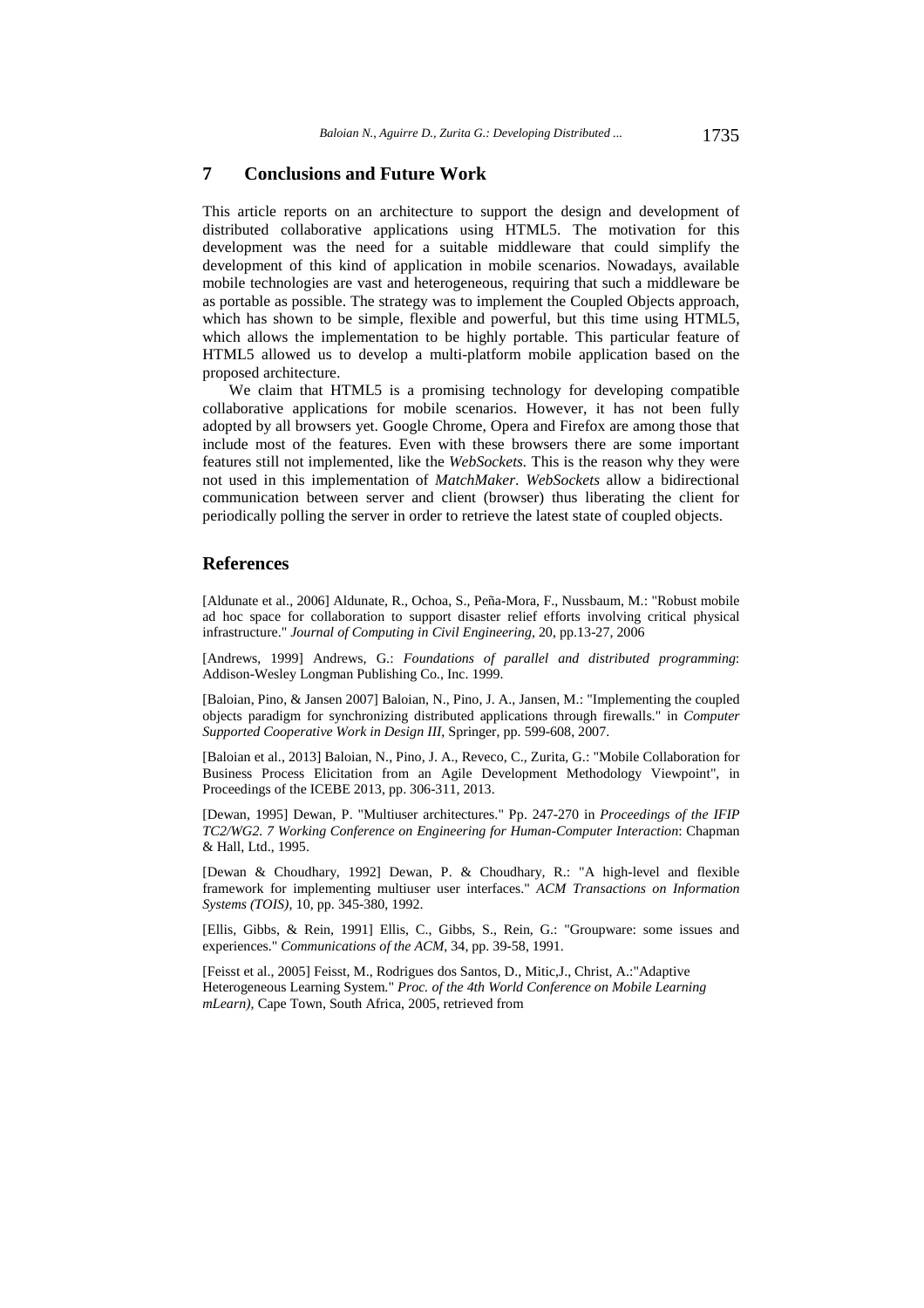http://www.mlearn.org/mlearn2005/CD/papers/Feist.pdf, January 2015.

[Ghosh, 2006] Ghosh, S.: "Distributed systems: an algorithmic approach." *Chapman & Hall/CRC computer and information science series.* 

[Grüneberger, 2012] Grüneberger, F. J.: "Real-time Collaboration Support for JavaScript Frameworks," Minor Thesis, Technical University of Dreden, Faculty of Computer Science, Germany, 2012.

[Guerrero & Fuller, 2001] Guerrero, L., Fuller, D.: "A pattern system for the development of collaborative applications." *Information and Software Technology,* 43, pp. 457-467, 2001.

[Hickson, 2011] Hickson, I "HTML5-A vocabulary and associated APIs for HTML and XHTML, W3C Working Draft 25 May 2011." *World Wide Web Consortium.*  http://www.w3.org/TR/html5/ *(last visited 1 January 2014)*.

[Hill, et al., 1994] Hill, R., Brinck, T., Rohall, S., Patterson, J., Wilner, W.: "The Rendezvous architecture and language for constructing multiuser applications." *ACM Transactions on Computer-Human Interaction (TOCHI),* 1, pp. 81-125, 1994.

[Hoppe et al., 2000] Hoppe, H. U., Lingnau, A:, Machado, I., Paiva, A., Prada, R., Tewissen, F.: "Supporting collaborative activities in computer integrated classrooms-the NIMIS approach." in *Groupware, 2000. CRIWG 2000. Proceedings. Sixth International Workshop on*: IEEE, pp. 94-101, 2000.

[Lukosch, 2002] Lukosch, S.:. "Adaptive and transparent data distribution support for synchronous groupware." in *Groupware: Design, Implementation, and Use*: Springer, pp. 255- 274, 2002.

[Lukosch, 2003] Lukosch, 2003. "Transparent latecomer support for synchronous groupware." in *Groupware: Design, Implementation, and Use*, Springer, pp. 26-41, 2003.

[Monares et al., 2011] Monares, A., Ochoa, S., Pino, J. A., Herskovic, V:, Rodriguez-Covili, J., Neyem, A.: "Mobile computing in urban emergency situations: Improving the support to firefighters in the field." *Expert systems with applications,* 38, 1255-1267, 2011.

[Osmani, 2013] Osmani, A.: *Developing Backbone. js Applications*, O'Reilly, 2013.

[Patterson, 1995] Patterson, J."A taxonomy of architectures for synchronous groupware applications." *ACM SIGOIS Bulletin,* 15, pp. 27-29, 1995.

[Pinkwart et al., 2003] Pinkwart, N., Hoppe, H. U., Milrad, M., Perez, J.: "Educational scenarios for cooperative use of Personal Digital Assistants." *Journal of Computer Assisted Learning,* 19, pp.383-391, 2003.

[Roseman & Greenberg, 1996] Roseman, M., Greenberg, S.: "Building real-time groupware with GroupKit, a groupware toolkit." *ACM Transactions on Computer-Human Interaction (TOCHI),* 3, 66-106, 1996.

[Roth & Unger, 2000] Roth, J., Unger, K.: "An extensible classification model for distribution architectures of synchronous groupware."in *Designing Cooperative Systems: the Use of Theories and Models, Proceedings of the 5th International Conference on the Design of Cooperative Systems (COOP'00)*, pp. 113-127, 2000.

[Sapateiro, et al., 2011] Sapateiro, C., Baloian, N., Antunes, P., Zurita, G.: "Developing a Mobile Collaborative Tool for Business Continuity Management.", Journal of Universal Computer Systems (*J. UCS),* 17, pp. 164-182, 2011.

[Sheth et al., 1996] Sheth, A., Georgakopoulos, D., Joosten, S., Rusinkiewicz, M., Scacchi, W.,